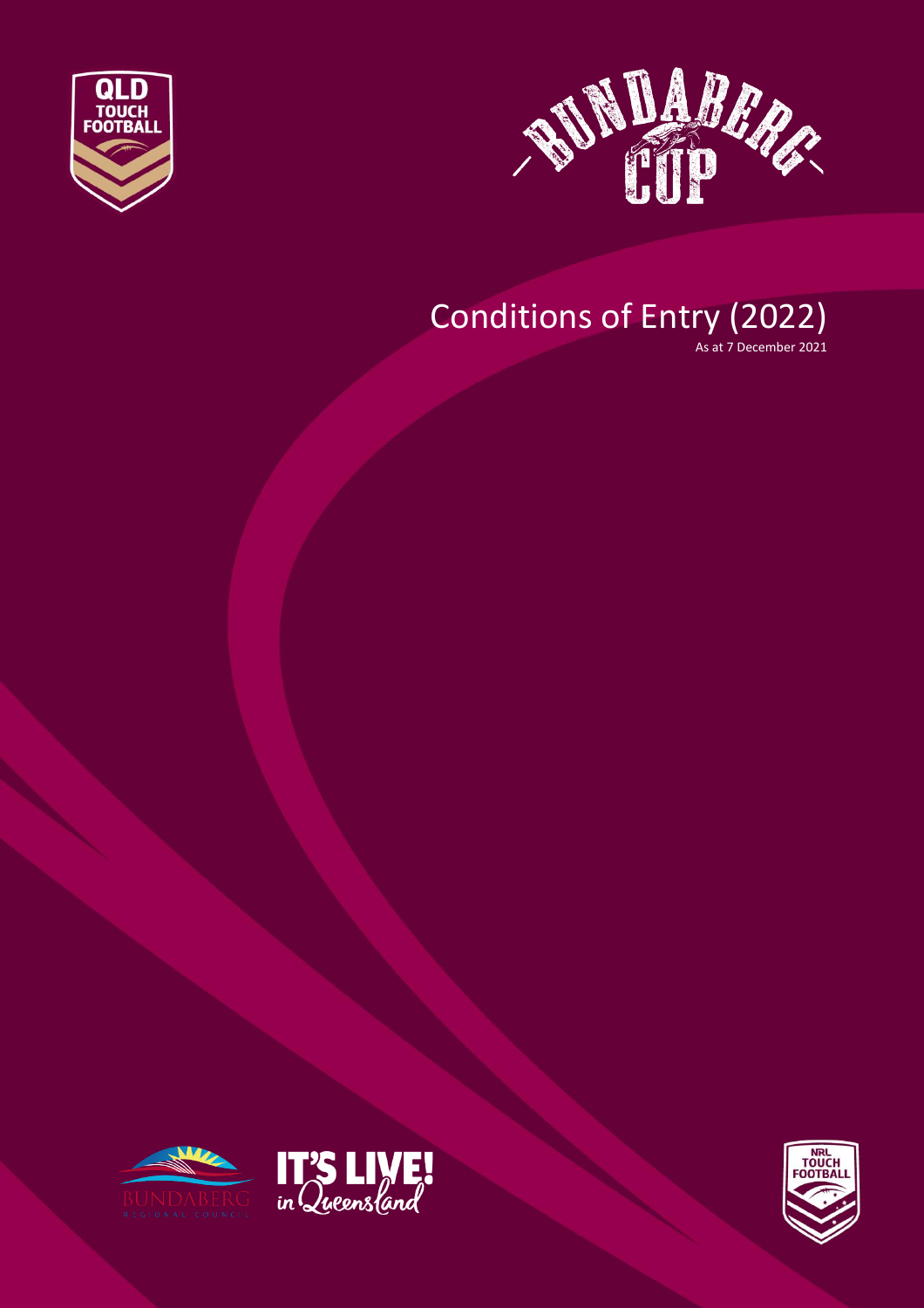

### **Contents**

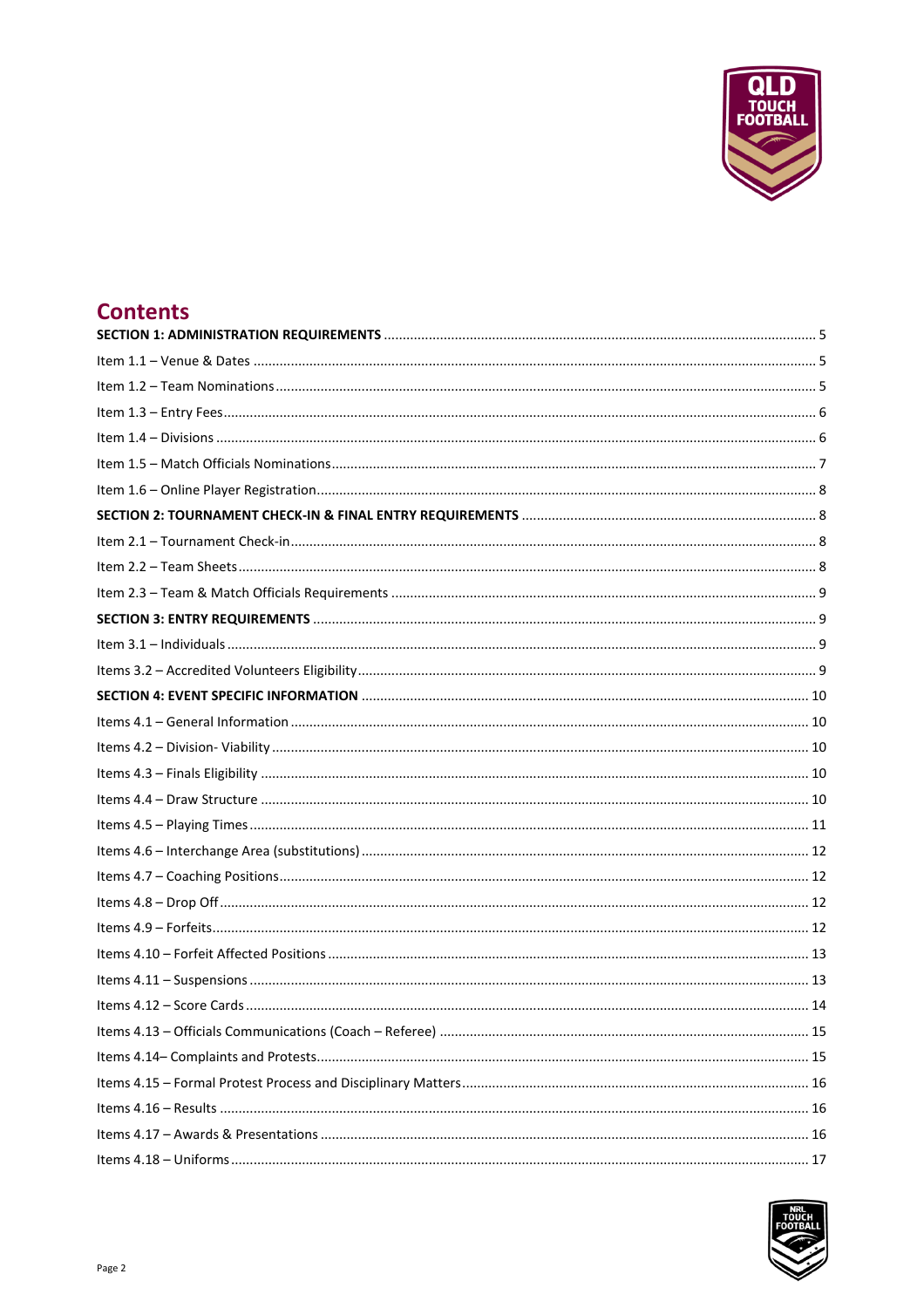

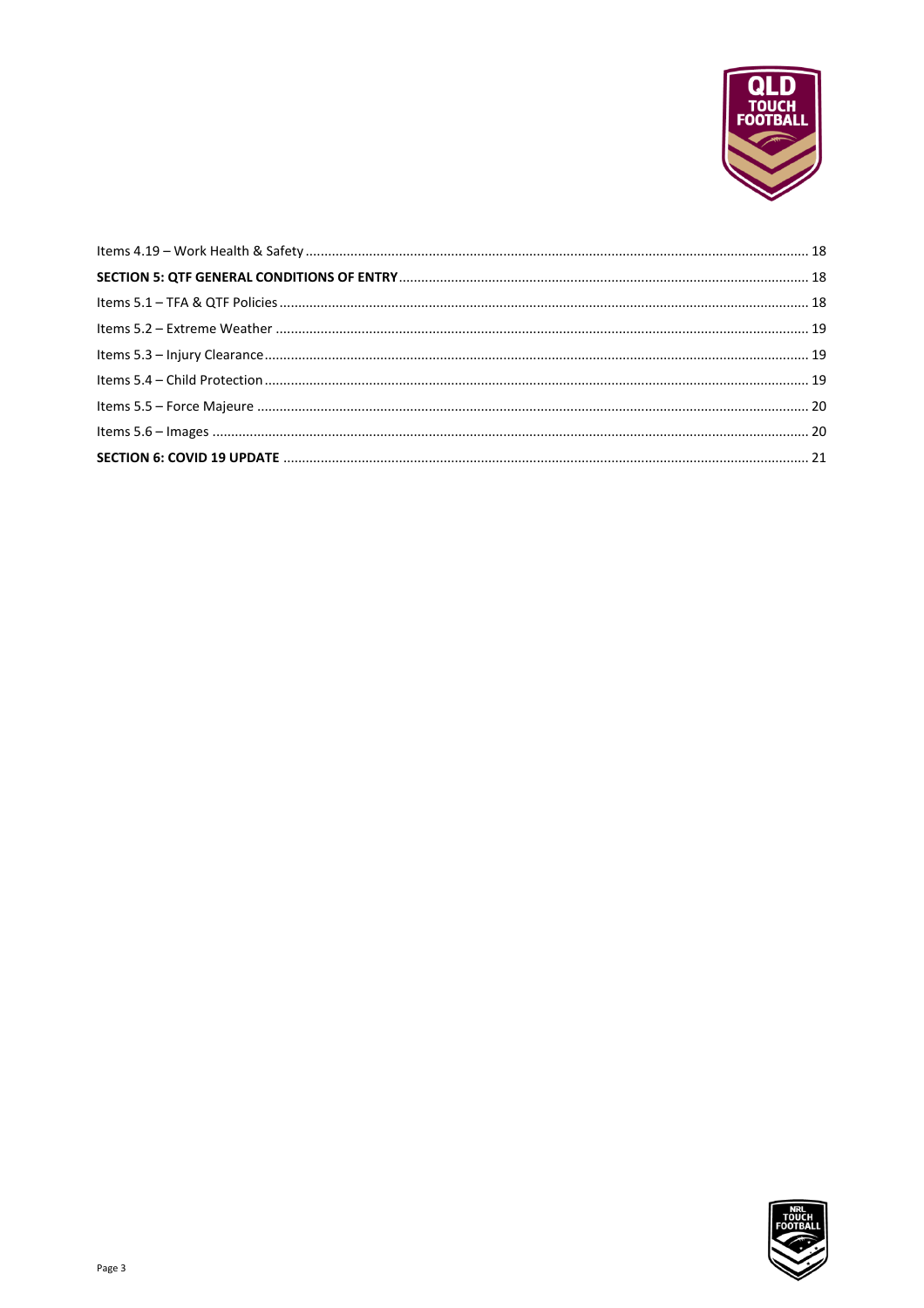

## **Important Date Reminder**

| <b>DATE</b>                          | <b>ITEM</b>                                                                                                                                                    | POTENTIAL SANCTION/OUTCOME                                                                                                                 |
|--------------------------------------|----------------------------------------------------------------------------------------------------------------------------------------------------------------|--------------------------------------------------------------------------------------------------------------------------------------------|
| Wednesday 15 December 2021           | - Online Team Nomination Registration Open<br>- Individual Player Registration Open once team<br>is registered<br>- Match Official (Referee) Registration Open |                                                                                                                                            |
| Wednesday 29 December 2021           | - Online Team Nomination Registration Early<br><b>Bird Closed</b>                                                                                              | Price increase by \$100+ GST /team                                                                                                         |
| Wednesday 19 January 2022<br>11:59pm | - Online Team Nominations Registration Close<br>- Individual Match Official (Referee)<br><b>Registrations Close</b>                                            | Team nominations not valid until<br>required referee registration complete.<br>Late fees (\$100.00) will apply to any<br>team nominations. |
| Tuesday 25 January 2022              | - V1 Draw and Draw Structure sent out to Team<br>Managers                                                                                                      |                                                                                                                                            |
| Monday 31 January 2022<br>11:59pm    | - Individual Player Registration Close                                                                                                                         | Nonregistered players cannot<br>compete.                                                                                                   |
| Tuesday 1 February 2022              | - Team shirt numbers entered in MySideline                                                                                                                     | Incorrect shirt numbers on score<br>sheets may result in fine.                                                                             |
| <b>Saturday 5 February 2022</b>      | -Tournament Check in 2022 Bundy Cup                                                                                                                            |                                                                                                                                            |

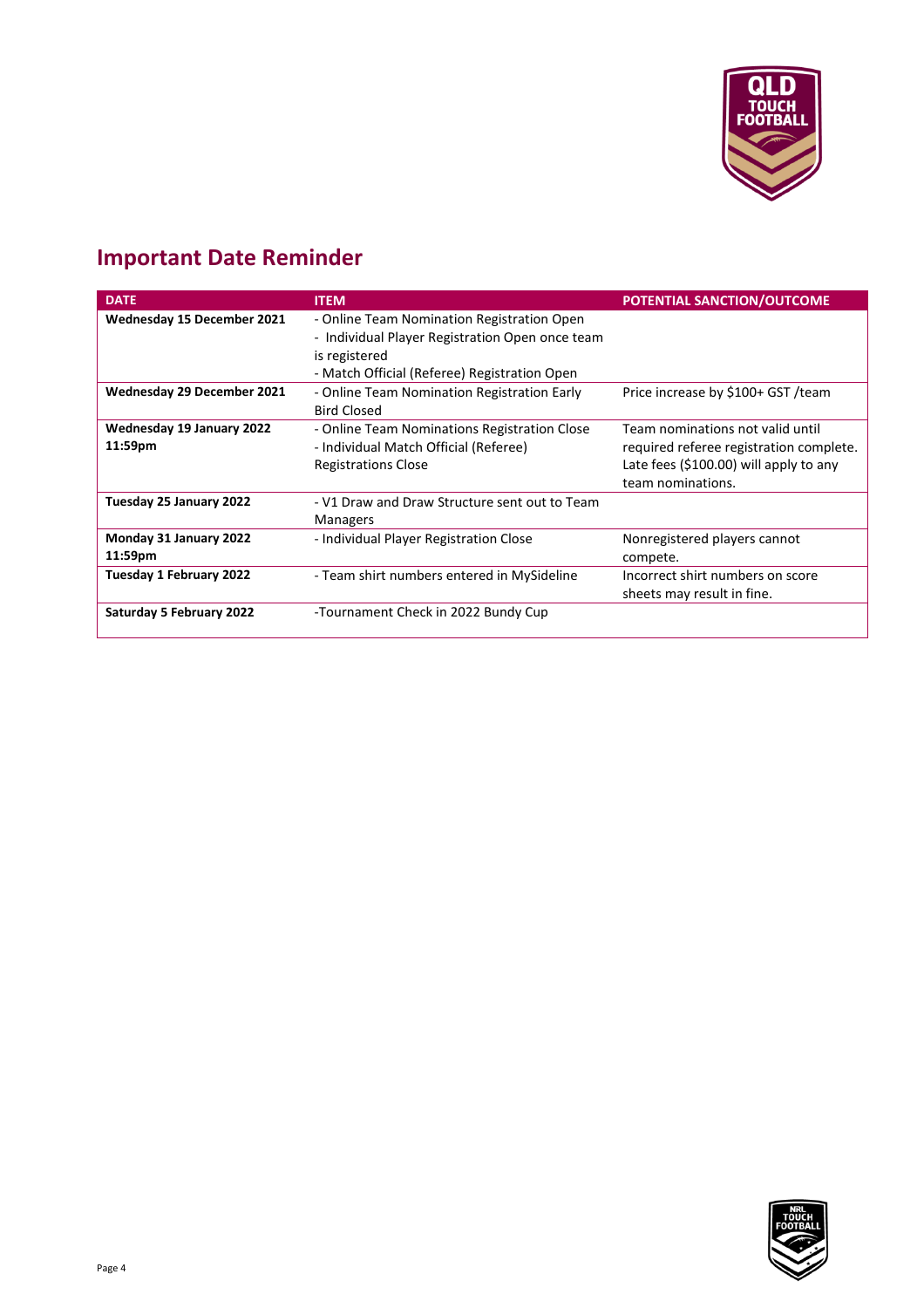

<span id="page-4-2"></span><span id="page-4-1"></span><span id="page-4-0"></span>

|       | <b>SECTION 1: ADMINISTRATION REQUIREMENTS</b>                                                               |  |  |
|-------|-------------------------------------------------------------------------------------------------------------|--|--|
|       | Item 1.1 - Venue & Dates                                                                                    |  |  |
| 1.1.1 | The dates and venue of the 2022 Bundaberg Cup will be as follows:                                           |  |  |
|       |                                                                                                             |  |  |
|       | Saturday 5 - Sunday 6 February 2022                                                                         |  |  |
|       | <b>Greg Duncan Fields</b>                                                                                   |  |  |
|       | <b>Bundaberg Touch Association</b>                                                                          |  |  |
|       | Isis Highway & University Drive                                                                             |  |  |
|       | <b>Bundaberg QLD</b>                                                                                        |  |  |
|       | Note:                                                                                                       |  |  |
|       | All divisions will play over the 2 days.<br>$\geq$                                                          |  |  |
|       |                                                                                                             |  |  |
|       | Event information is available at https://bundabergcup.qldtouch.com.au/                                     |  |  |
|       |                                                                                                             |  |  |
| 1.1.2 | A tournament check-in will be required. Please see below tournament check-in details:                       |  |  |
|       | <b>Tournament Check-In</b>                                                                                  |  |  |
|       | Arrival Time: 7:30am-8:15am                                                                                 |  |  |
|       | Date: Saturday 5 February 2022                                                                              |  |  |
|       | Location: Tournament Control, Bundaberg Touch Association.                                                  |  |  |
|       |                                                                                                             |  |  |
|       | It is compulsory for the Team Manager from all teams to attend.                                             |  |  |
|       |                                                                                                             |  |  |
|       | <b>Item 1.2 - Team Nominations</b>                                                                          |  |  |
| 1.2.1 | Team Registration will be available through the link to MySideline provided on the Bundaberg Cup website    |  |  |
|       | from Wednesday 15 December 2021.                                                                            |  |  |
|       |                                                                                                             |  |  |
|       | Teams must submit their Nomination online through MySideline by 11:59pm Wednesday 29 December 2021          |  |  |
|       | to receive the 'early bird special' price.                                                                  |  |  |
|       | Final online Team Nominations Registration will close on Wednesday 19 January 2022, 11:59pm                 |  |  |
|       |                                                                                                             |  |  |
|       | Nominations will only be accepted through the online Team Nomination registration system; this online       |  |  |
|       | system includes the Match Officials (Referee) Nominations.                                                  |  |  |
|       |                                                                                                             |  |  |
|       | Team nominations will be deemed indicative until the associated and required Match Officials are registered |  |  |
|       | and confirmed through the online Match Official (Referee) registration.                                     |  |  |
|       | If any of the deadlines are not met, teams will only be accepted to enter the tournament as determined by   |  |  |
|       | QTF.                                                                                                        |  |  |
|       |                                                                                                             |  |  |
|       | Note:                                                                                                       |  |  |
|       | Team Nomination is not complete until the required Match Officials registrations are received.<br>>         |  |  |
|       |                                                                                                             |  |  |

<span id="page-4-3"></span>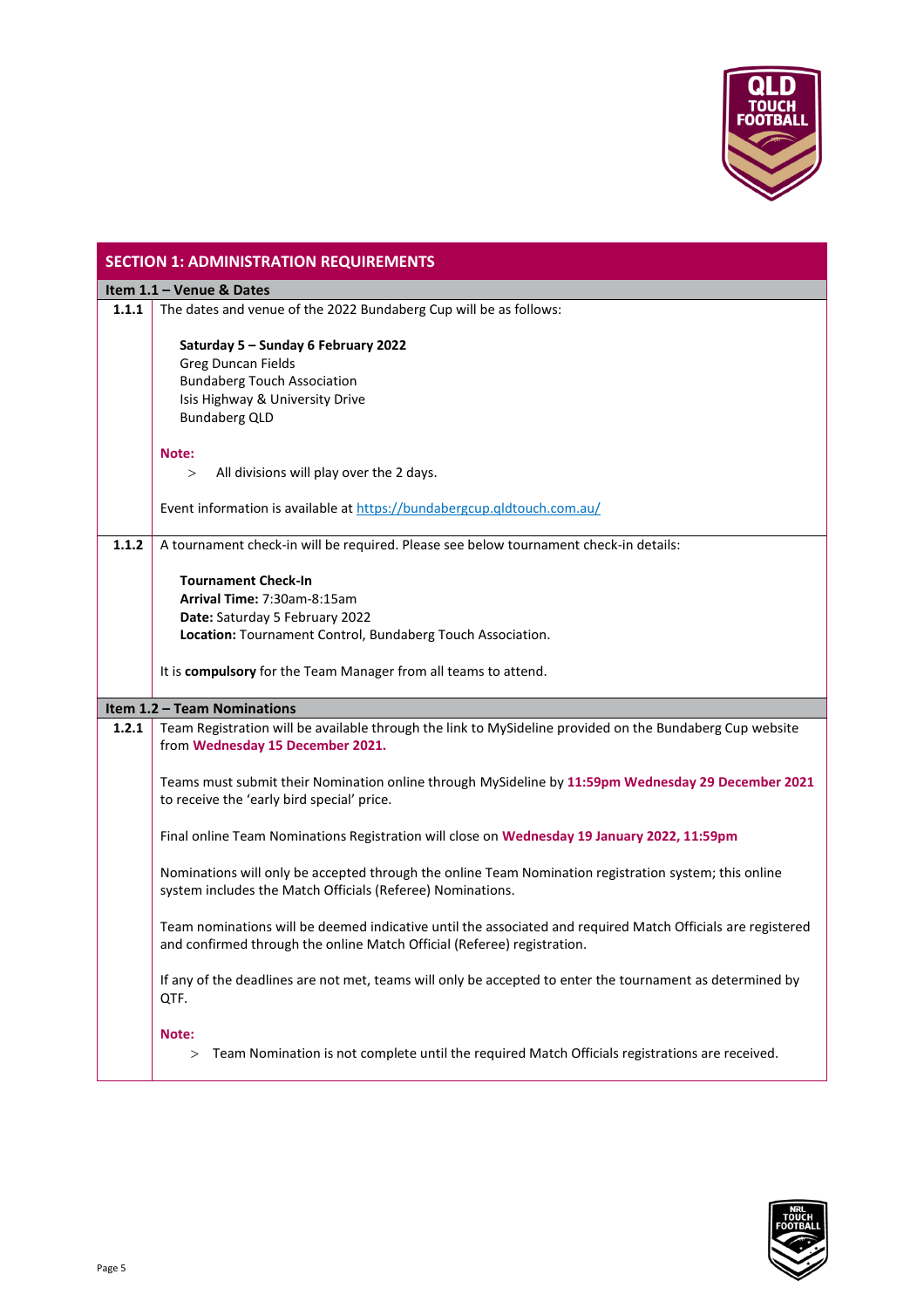

<span id="page-5-0"></span>

|       | Item 1.3 - Entry Fees                                             |                                                                                                      |                                                                                                             |
|-------|-------------------------------------------------------------------|------------------------------------------------------------------------------------------------------|-------------------------------------------------------------------------------------------------------------|
| 1.3.1 | The Team Nominations Fee's for the 2022 Bundy Cup are as follows: |                                                                                                      |                                                                                                             |
|       |                                                                   | Early Bird Team Nominations: \$300 (+ GST)                                                           |                                                                                                             |
|       | $\rangle$                                                         | Full Fee Team Nominations: \$400 (+ GST)                                                             |                                                                                                             |
|       | $\left\langle \right\rangle$                                      | Match Officials Registration Fee: \$0.00                                                             |                                                                                                             |
|       |                                                                   |                                                                                                      |                                                                                                             |
|       | Note:                                                             |                                                                                                      |                                                                                                             |
|       | $\rangle$                                                         |                                                                                                      | Team Nomination requests received after the closing date will incur a late fee of \$100.00 and will         |
|       |                                                                   | only be accepted if agreed by QTF.                                                                   |                                                                                                             |
|       |                                                                   |                                                                                                      |                                                                                                             |
| 1.3.2 |                                                                   | <b>Team Withdrawal and Refunds</b>                                                                   |                                                                                                             |
|       |                                                                   |                                                                                                      | Any refunds issued prior to Wednesday 19 January 2022 will incur a \$50 administration fee.                 |
|       | $\mathcal{E}$                                                     |                                                                                                      | Registrations for team fees are non-refundable once team registrations close on Wednesday 19                |
|       |                                                                   | January 2022.                                                                                        |                                                                                                             |
|       | Item 1.4 - Divisions                                              |                                                                                                      |                                                                                                             |
| 1.4.1 |                                                                   | The following divisions will be offered for the 2022 Bundaberg Cup:                                  |                                                                                                             |
|       | <b>Age Group</b>                                                  | <b>Division</b>                                                                                      | <b>Age Restriction</b>                                                                                      |
|       | U12's                                                             | Boys / Girls                                                                                         | Top age born in 2010                                                                                        |
|       | U14's                                                             | Boys / Girls / Mixed                                                                                 | Top age born in 2008                                                                                        |
|       | U16's                                                             | Boys / Girls / Mixed                                                                                 | Top age born in 2006                                                                                        |
|       | Open                                                              | Men's / Women's / Mixed                                                                              | Minimum 15 years                                                                                            |
|       |                                                                   |                                                                                                      | Social - Regional representative players in the                                                             |
|       |                                                                   |                                                                                                      | last 2 years are not eligible for Social Divisions                                                          |
|       | <b>Social</b>                                                     | Men's / Women's / Mixed                                                                              | *Individual situations considered at the discretion                                                         |
|       |                                                                   |                                                                                                      | the event manager                                                                                           |
|       | <b>Masters</b>                                                    | Men's / Women's / Mixed                                                                              | Bottom age born in 1981                                                                                     |
|       |                                                                   |                                                                                                      |                                                                                                             |
|       | Note:                                                             |                                                                                                      |                                                                                                             |
|       | >                                                                 | A division must have a minimum of four (4) teams participating to be staged.                         |                                                                                                             |
|       | >                                                                 |                                                                                                      | If there are not enough teams in a division QTF has the right to combine divisions to create a new          |
|       |                                                                   | competition, all teams will be notified if this will occur once team registrations close.            |                                                                                                             |
|       | >                                                                 |                                                                                                      | If sufficient numbers nominate for the division to go ahead at the close of nominations but teams           |
|       |                                                                   |                                                                                                      | pull out after this time (meaning less than four teams are scheduled to participate), the division will     |
|       |                                                                   | continue in a modified version or may be combined as determined by QTF.                              |                                                                                                             |
|       | $\rm{>}$                                                          |                                                                                                      | In mixed competitions, the maximum number of males allowed on the field of play is three (3). The           |
|       |                                                                   | minimum male requirement on the field of play is one (1).                                            |                                                                                                             |
| 1.4.2 | <b>Proof of Age</b>                                               |                                                                                                      |                                                                                                             |
|       |                                                                   |                                                                                                      | Acceptable documentation includes Birth Certificate, current Passport, current School Identification and/or |
|       | Driver's License.                                                 |                                                                                                      |                                                                                                             |
|       |                                                                   |                                                                                                      |                                                                                                             |
|       |                                                                   |                                                                                                      | It is the responsibility of the Team Contact to ensure all players meet the age requirements to play in the |
|       |                                                                   | particular division. Failure to provide such evidence may result in disqualification from the event. |                                                                                                             |
|       |                                                                   |                                                                                                      |                                                                                                             |
|       | Note:                                                             |                                                                                                      |                                                                                                             |
|       |                                                                   | Male players can only be nominated for male divisions and female players vice versa.                 |                                                                                                             |
|       | $\rangle$                                                         |                                                                                                      | Players are only permitted to participate in one division only, unless otherwise approved by                |
|       |                                                                   | Tournament Management. However, no promise can be made to avoid clashes.                             |                                                                                                             |

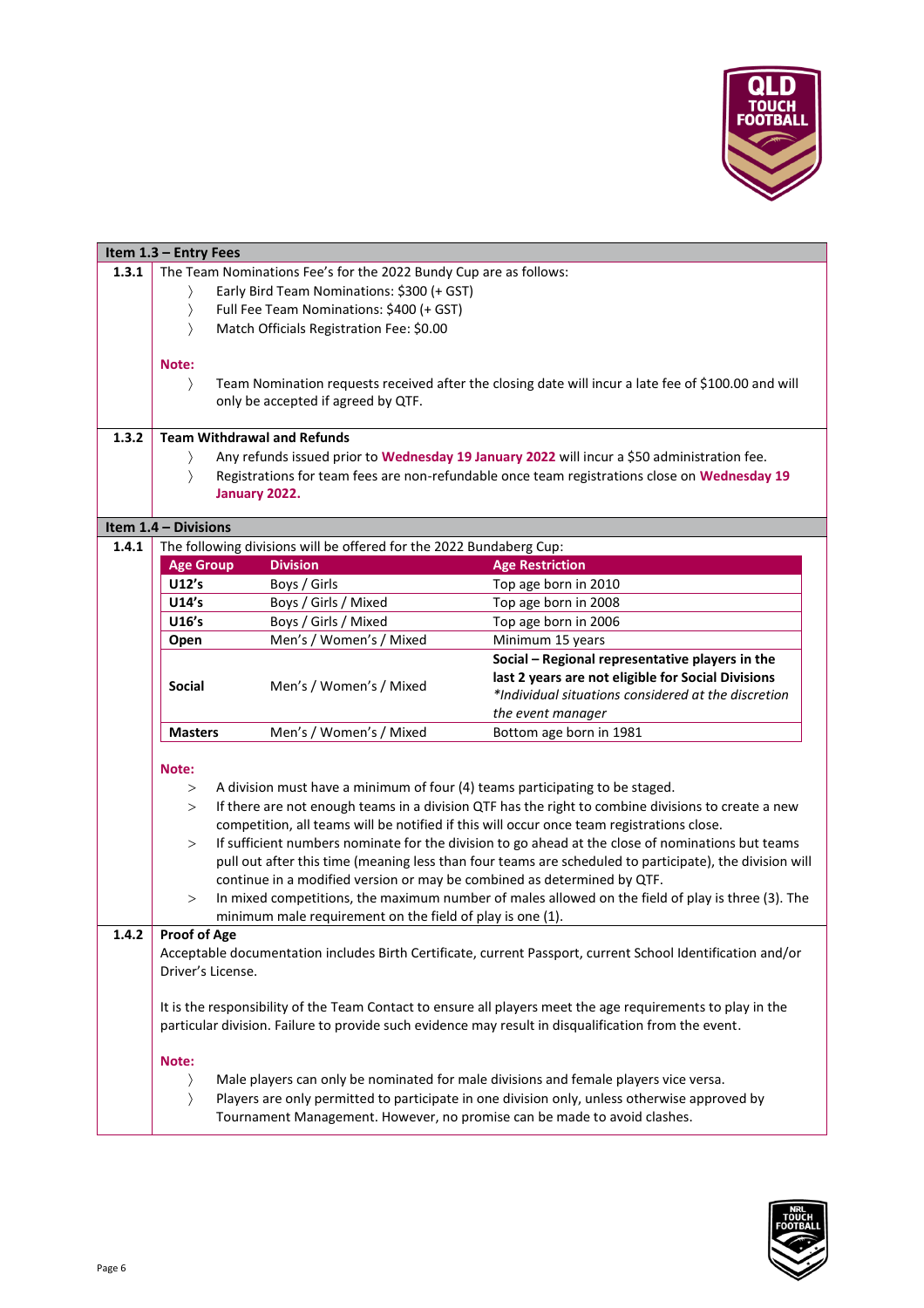

<span id="page-6-0"></span>

|       | Item 1.5 - Match Officials Nominations                                                                                                                                                                                                                                        |
|-------|-------------------------------------------------------------------------------------------------------------------------------------------------------------------------------------------------------------------------------------------------------------------------------|
| 1.5.1 | Match Officials details must be submitted as part of the team nominations process which is due Wednesday<br><b>19 January 2022.</b>                                                                                                                                           |
|       | The Referee must then complete the individual Registration link by Wednesday 19 January 2022.                                                                                                                                                                                 |
|       | In order to conduct the event, a suitable number of Match Officials (Referees) with appropriate qualifications<br>are required. Nominations are sourced from Teams in association with the relevant referee's structure,<br>promoting pathways and development opportunities. |
|       | Each nominated team must supply at minimum 1 referee per team. The nominated Referee's details must<br>be provided during the online team nomination process.                                                                                                                 |
|       | Match Officials participating in the event must:<br>Hold a TFA Level 1- 6 badge<br>$\rangle$                                                                                                                                                                                  |
|       | Junior Divisions - Must be a Level 1+ badge<br>$\left\langle \right\rangle$                                                                                                                                                                                                   |
|       | Open & Social Divisions - Must be a minimum TFA level 2 referee<br>$\left\langle \right\rangle$                                                                                                                                                                               |
|       | Be active and registered into an Affiliated Competition<br>$\left\langle \right\rangle$                                                                                                                                                                                       |
|       | Note:                                                                                                                                                                                                                                                                         |
|       | Match Officials (Referees) are not permitted to play in the competition.<br>$\rangle$                                                                                                                                                                                         |
|       | Team nominations will not be confirmed until the nominated referees have completed the online<br>$\left\langle \right\rangle$<br>registration process.                                                                                                                        |
| 1.5.2 | Team responsibilities:                                                                                                                                                                                                                                                        |
|       | Nominate a minimum of 1 Match Official per team by 5:00 PM Wednesday 19 January 2022.<br>$\left\langle \right\rangle$                                                                                                                                                         |
|       | Nominated Match Officials must be of the required standard and qualification.<br>$\rangle$                                                                                                                                                                                    |
|       | Nominated Match Officials must be able to be in attendance for all 2 days of competition and<br>$\mathcal{E}$                                                                                                                                                                 |
|       | attend all required Meetings.                                                                                                                                                                                                                                                 |
| 1.5.3 | <b>Upgrade Information</b>                                                                                                                                                                                                                                                    |
|       | The 2022 Bundaberg Cup is a TFA Level 3 Referee Badge upgrade event. During the online registration, you<br>must indicate if you wish to go for a level upgrade.                                                                                                              |
|       | Note:                                                                                                                                                                                                                                                                         |
|       | Referees must have completed the relevant TFA Level Referee Badge Course and meet the minimum                                                                                                                                                                                 |
|       | eligibility criteria to be considered for an upgrade assessment.                                                                                                                                                                                                              |
|       | All upgrade requests must be endorsed by referee's Regional Referee Director accompanied by a TFA Level 3                                                                                                                                                                     |
|       | <b>Endorsement Checklist</b>                                                                                                                                                                                                                                                  |
| 1.5.4 | Referee payment:                                                                                                                                                                                                                                                              |
|       | Dual: \$15.00 per game                                                                                                                                                                                                                                                        |
|       | Triple: \$10.00 per game                                                                                                                                                                                                                                                      |
| 1.5.5 | If a Match Official does not turn up for a game they have been allocated to, the team in which that particular                                                                                                                                                                |
|       | Match Official is nominated with will not be awarded points for that game or any game that the Team does                                                                                                                                                                      |
|       | not have a Match Official.                                                                                                                                                                                                                                                    |
|       |                                                                                                                                                                                                                                                                               |
|       |                                                                                                                                                                                                                                                                               |
|       |                                                                                                                                                                                                                                                                               |
|       |                                                                                                                                                                                                                                                                               |

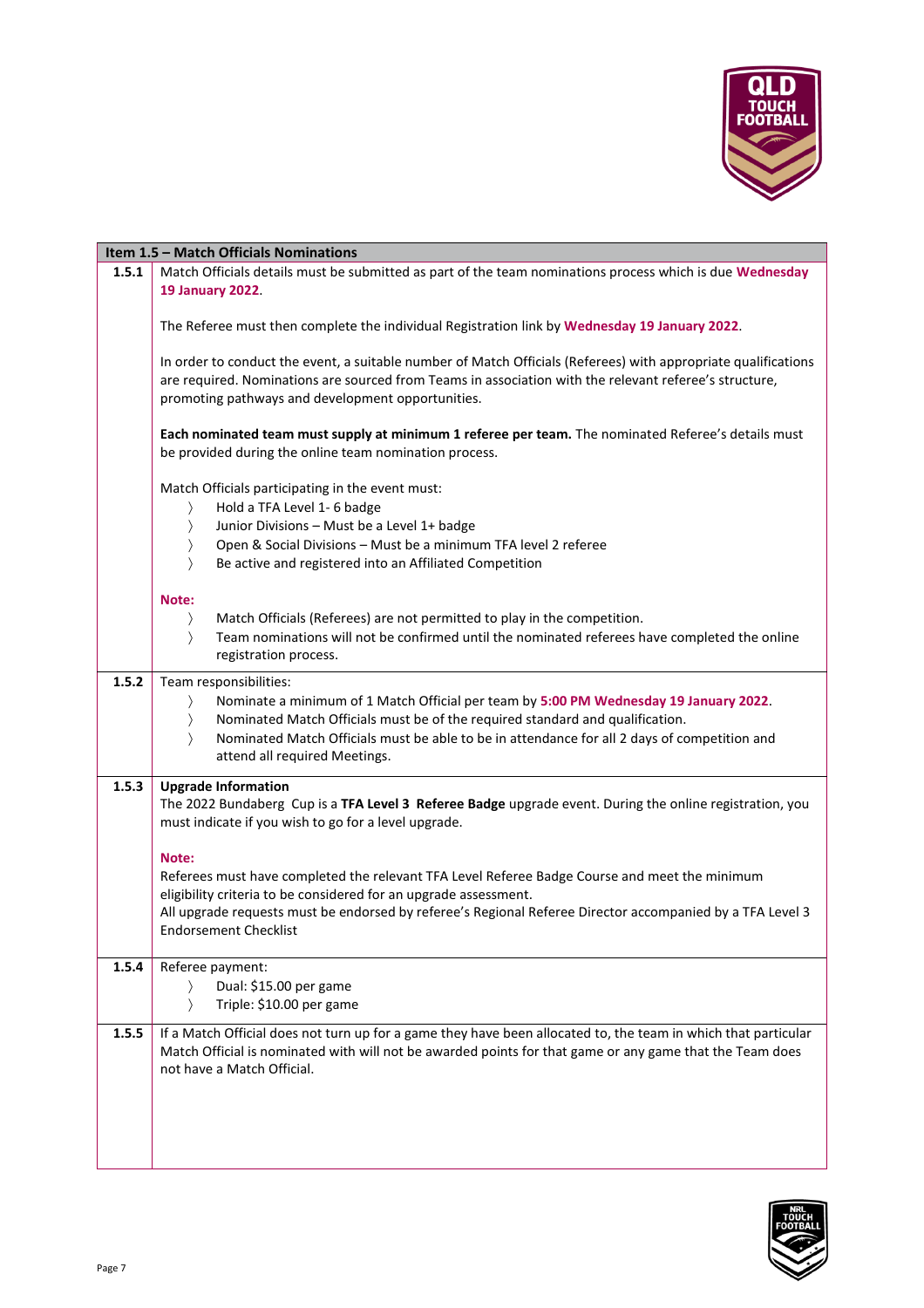

<span id="page-7-3"></span><span id="page-7-2"></span><span id="page-7-1"></span><span id="page-7-0"></span>

|       | Item 1.6 - Online Player Registration                                                                                                                                                                                                                                                                                                                                                                     |
|-------|-----------------------------------------------------------------------------------------------------------------------------------------------------------------------------------------------------------------------------------------------------------------------------------------------------------------------------------------------------------------------------------------------------------|
| 1.6.1 | Individual player registration will be available via the Bundy Cup website once Team & Match Officials<br>nominations have been confirmed.                                                                                                                                                                                                                                                                |
|       | It is the responsibility of each Team being represented to ensure that all of their Teams, Players, Accredited<br>Volunteers (Officials) and Match Officials (Referees) meet the eligibility criteria of the tournament.                                                                                                                                                                                  |
|       | Individual player registration must be completed online by Monday 31 January 2022.                                                                                                                                                                                                                                                                                                                        |
| 1.6.2 | All Players will upon registration agree to and accept to abide by -<br>TFA Member and Participant Declaration<br>><br>TFA Code of Conduct<br>$\geq$<br>QTF Event Conditions of Entry<br>><br>QTF General Conditions of Entry<br>><br><b>QTF Member Protection Policy</b><br>><br><b>QTF Social Media Policy</b><br>><br>These documents are available at https://gldtouch.com.au/gtf-documents-policies/ |
|       | <b>SECTION 2: TOURNAMENT CHECK-IN &amp; FINAL ENTRY REQUIREMENTS</b>                                                                                                                                                                                                                                                                                                                                      |
|       | Item 2.1 - Tournament Check-in                                                                                                                                                                                                                                                                                                                                                                            |
| 2.1.1 | QTF will conduct Tournament Check-in is for all Team Managers to submit their Final Team Sheets in hard<br>copy and/or collect their team match ball.                                                                                                                                                                                                                                                     |
|       | <b>Check-In Details</b>                                                                                                                                                                                                                                                                                                                                                                                   |
|       | Date: Saturday 5 February 2022<br>Time: 7:30 AM - 8:15 AM                                                                                                                                                                                                                                                                                                                                                 |
|       | Venue: Bundaberg Touch Association Club House                                                                                                                                                                                                                                                                                                                                                             |
|       |                                                                                                                                                                                                                                                                                                                                                                                                           |
|       | Item 2.2 - Team Sheets                                                                                                                                                                                                                                                                                                                                                                                    |
| 2.2.1 | The Team Manager must update their final team shirt numbers in MySideline prior to 05:00 PM on Tuesday 1<br>February 2022. Instructions will be emailed to Team Managers. Team Managers are to advise the Event<br>Manager at events@qldtouch.com.au once shirt numbers have been entered.                                                                                                                |
|       | At the tournament check in Team Managers will confirm details:                                                                                                                                                                                                                                                                                                                                            |
|       | Player Details (Name, Phone, Email, Guardian Details)                                                                                                                                                                                                                                                                                                                                                     |
|       | Player Number                                                                                                                                                                                                                                                                                                                                                                                             |
|       | Management Details (Coach, Assistant Coach, Manager)                                                                                                                                                                                                                                                                                                                                                      |
|       | Note:                                                                                                                                                                                                                                                                                                                                                                                                     |
|       | Team Managers will need to sign off team sheets at the Tournament Check-In. It will be the team<br>$\rangle$                                                                                                                                                                                                                                                                                              |
|       | managers responsibility to ensure team numbers and names are correct.                                                                                                                                                                                                                                                                                                                                     |
|       | No players names can be added to the final team list after check-In.                                                                                                                                                                                                                                                                                                                                      |
|       | If a player not listed on the final team list takes the field, the team will be forfeited.                                                                                                                                                                                                                                                                                                                |
|       | QTF must be made aware of player shirt number changes or relevant issues as soon as possible. A player shirt<br>number change form must be submitted to the Tournament Control Area. Team Managers are responsible<br>for updating incorrect numbers on game score cards prior to games.                                                                                                                  |

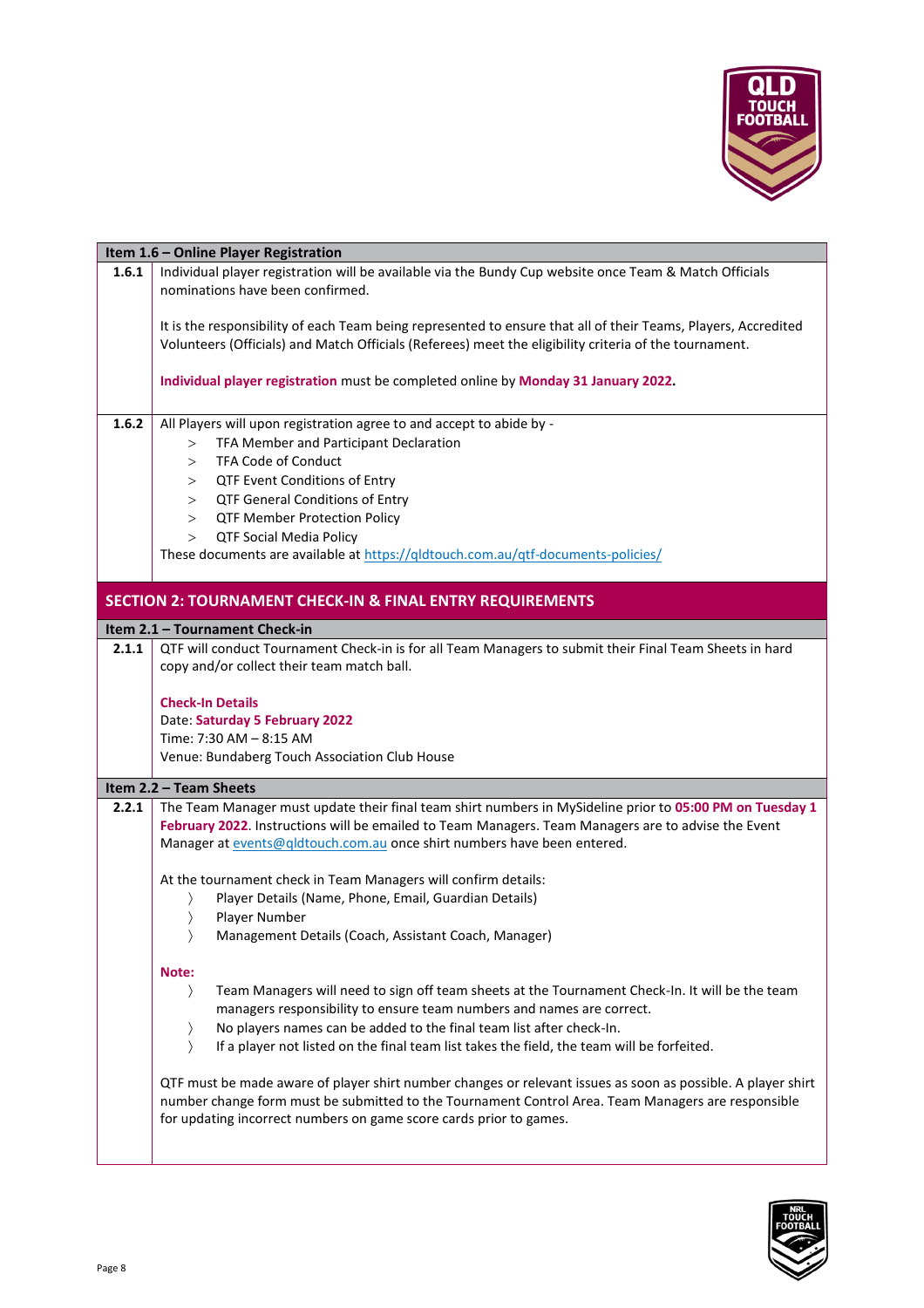

<span id="page-8-0"></span>

|       | Item 2.3 - Team & Match Officials Requirements                                                                                                                                                                                                                                  |
|-------|---------------------------------------------------------------------------------------------------------------------------------------------------------------------------------------------------------------------------------------------------------------------------------|
| 2.3.1 | Team Managers must complete the Team & Match Officials nominations for the selected team. Nominations<br>individually made by a coach or manager will not be accepted.                                                                                                          |
|       | Team/ Club Coordinators must provide accurate and up to date contact details for themselves, individual<br>Team Managers/ Coaches and Match Officials at the point of nomination. This is vital to ensure all<br>information is passed on to the relevant individuals involved. |
| 2.3.2 | It is the responsibility of the Team Manager to ensure all teams and match officials are informed of any<br>changes when notified by QTF and that they have read and clearly understood all requirements.                                                                       |

<span id="page-8-3"></span><span id="page-8-2"></span><span id="page-8-1"></span>

|       | <b>SECTION 3: ENTRY REQUIREMENTS</b>                                                                                                                                                                                                                                                                                                                                                                                                      |
|-------|-------------------------------------------------------------------------------------------------------------------------------------------------------------------------------------------------------------------------------------------------------------------------------------------------------------------------------------------------------------------------------------------------------------------------------------------|
|       | Item 3.1 - Individuals                                                                                                                                                                                                                                                                                                                                                                                                                    |
| 3.1.1 | <b>Player Pool</b><br>If a player wishes to participate in the Bundy Cup and they are unable to field a team, they can contact the<br>QTF event manager at events@qldtouch.com.au, and nominate for the player pool.                                                                                                                                                                                                                      |
|       | Note:<br>$\rangle$<br>The Player must complete the Player Pool Nomination Form and submit to QTF prior to the closing<br>date of Wednesday 19 January 2022.                                                                                                                                                                                                                                                                               |
|       | Items 3.2 - Accredited Volunteers Eligibility                                                                                                                                                                                                                                                                                                                                                                                             |
| 3.2.1 | All Accredited Volunteers are to supply the required information when completing the Online Registrations<br>link prior to attending the event.                                                                                                                                                                                                                                                                                           |
| 3.2.2 | The following qualifications are required for the 2022 Bundy Cup:<br><b>Coach &amp; Assistant Coach:</b><br>Minimum TFA Coaching Foundation Accreditation.<br>$\left\langle \right\rangle$                                                                                                                                                                                                                                                |
| 3.2.3 | Working with Children Check - Blue Card<br>All Affiliates/Clubs/Teams are responsible for making sure all Staff and Accredited Volunteers involved with<br>U18 teams are compliant with the Working with Children Check legislation. It is the responsibility of the<br>Affiliate/Club /Team to collect this information from Staff and Accredited Volunteers, link to their<br>organisation, keep on record and check the card is valid. |
| 3.2.4 | Play by the Rules - Online Learning<br>Accredited Volunteers are encouraged to complete the following components from the Play by the Rules<br>portal:<br>Child Protection: Affiliate Coordinator/ Coach/ Assistant Coach/ Manager<br>$\rangle$<br>Harassment & Discrimination: Affiliate Coordinator/Coach/Assistant Coach/Manager<br><b>Complaints Handling: Affiliate Coordinator (Tour Leader) only</b>                               |

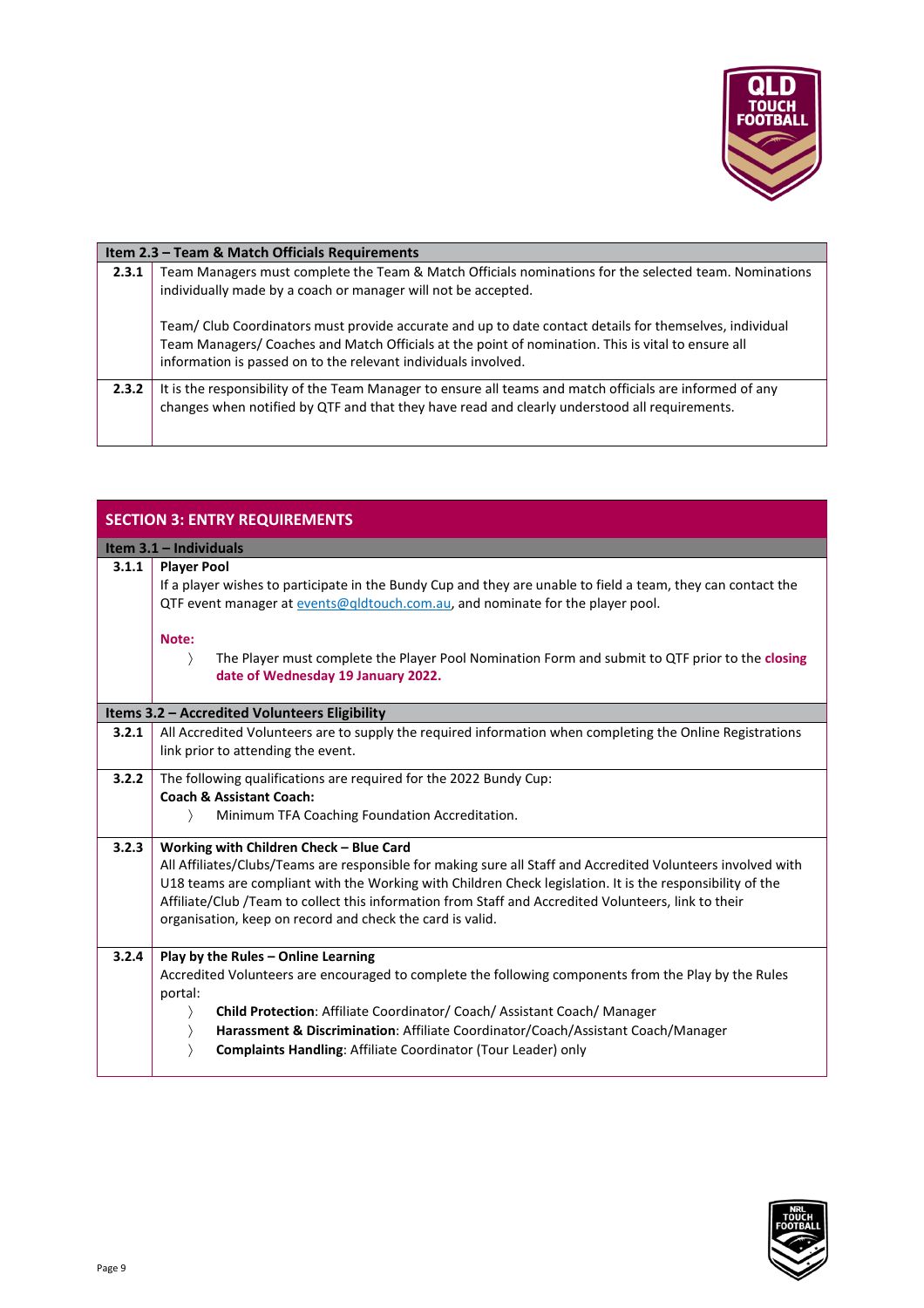

### <span id="page-9-0"></span>**SECTION 4: EVENT SPECIFIC INFORMATION**

<span id="page-9-3"></span><span id="page-9-2"></span><span id="page-9-1"></span>

|       | Items 4.1 - General Information                                                                                |
|-------|----------------------------------------------------------------------------------------------------------------|
| 4.1.1 | <b>Rules</b>                                                                                                   |
|       | Games will be played and refereed under the official TFA 8th Edition Playing Rules.                            |
|       |                                                                                                                |
| 4.1.2 | <b>Tournament Control</b>                                                                                      |
|       | Event staff are the first point of contact for tournament enquiries. QTF's Tournament Management will be       |
|       |                                                                                                                |
|       | responsible for all matters relating to the Bundaberg Cup and will enforce all Conditions of Entry.            |
|       |                                                                                                                |
|       | QTF's Tournament Management will determine and/or interpret matters not covered or specified by the            |
|       | Conditions of Entry where Tournament Management decisions will be final. Tournament Director has the           |
|       | right to amend any tournament rule if required.                                                                |
|       |                                                                                                                |
| 4.1.3 | <b>Match Balls</b>                                                                                             |
|       | All teams must use the official Steeden Match Ball in all games throughout the tournament. Each team will      |
|       | receive a Match Ball from QTF at the Tournament Briefing after all required paperwork has been submitted.      |
|       |                                                                                                                |
|       | <b>Ball Size:</b> U12 Divisions – size 4; U14 to Open divisions – size 5                                       |
|       |                                                                                                                |
| 4.1.4 | <b>Team Numbers</b>                                                                                            |
|       | All Divisions: Maximum of 16 registered players. With only 14 players allowed to play in any one game.         |
|       |                                                                                                                |
|       | Players are only permitted to participate in one division only, unless otherwise approved by Tournament        |
|       | Management.                                                                                                    |
|       |                                                                                                                |
|       | <b>Items 4.2 - Division Viability</b>                                                                          |
| 4.2.1 | <b>Minimum Number</b>                                                                                          |
|       | A minimum of four (4) teams are required to deem a division viable. If there are three (3) or less teams       |
|       | nominated, then those teams will be invited to join with the next closest division a determined by QTF.        |
|       |                                                                                                                |
|       | If sufficient numbers nominated for the division to go ahead at the close of nominations but teams pull out    |
|       | after this time (meaning less than four team are scheduled to participate), the division will continue in a    |
|       | modified format or will be combined as determined by QTF.                                                      |
|       |                                                                                                                |
|       |                                                                                                                |
|       | Items 4.3 - Finals Eligibility                                                                                 |
| 4.3.1 | A player must have played a minimum of one (1) round game to be eligible for the final series.                 |
|       | Any player/s not fulfilling the criteria due to extenuating circumstances must make written application to the |
|       | Event Manager for consideration.                                                                               |
|       |                                                                                                                |
|       | Items 4.4 - Draw Structure                                                                                     |
| 4.4.1 | After the close of nominations, an indicative draw structure will be distributed. The draft draw will only be  |
|       | distributed after team lists have been submitted and all nomination fees have been paid with required          |
|       | referee quotas achieved.                                                                                       |
|       |                                                                                                                |

<span id="page-9-4"></span>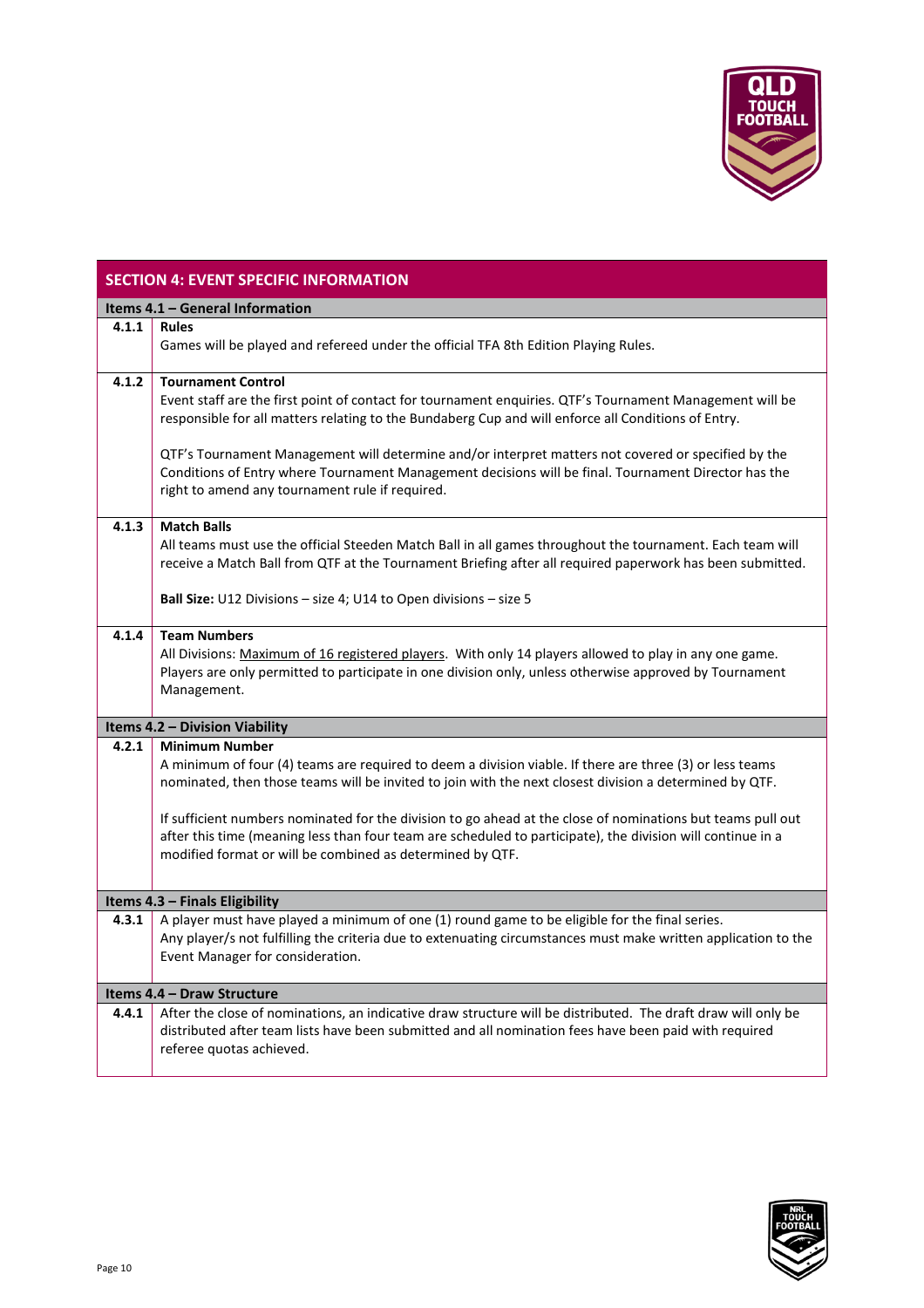

<span id="page-10-0"></span>

| 4.4.2 | <b>QTF Draw Format</b>                                                                                                                                                                          |
|-------|-------------------------------------------------------------------------------------------------------------------------------------------------------------------------------------------------|
|       | The finals format will not be finalised until all team nominations are received, however QTF will where                                                                                         |
|       | appropriate endeavor to have a finals series that provides for quarter finals or a similar system and reserved                                                                                  |
|       | the right to amend the draw the format from time to time when required.                                                                                                                         |
|       |                                                                                                                                                                                                 |
|       | QTF will endeavor to follow the below format:                                                                                                                                                   |
|       | Preliminary Games - Round Robin format where possible                                                                                                                                           |
|       | Finals Format - Quarter Finals will be used where possible<br>$\rangle$                                                                                                                         |
|       | Semi Finals will be used for all divisions.                                                                                                                                                     |
|       | Cross Over Semi-Finals will be placed to determine Finalists where pools are required<br>$\rangle$                                                                                              |
|       |                                                                                                                                                                                                 |
| 4.4.3 | <b>Finals Series Positions</b>                                                                                                                                                                  |
|       | Will be determined as follows                                                                                                                                                                   |
|       | Highest on Ladder - if equal;                                                                                                                                                                   |
|       | Difference (For and Against) - if equal;                                                                                                                                                        |
|       | Percentage - if equal;                                                                                                                                                                          |
|       | Result of Round Game - if draw;                                                                                                                                                                 |
|       |                                                                                                                                                                                                 |
|       | Drop Off                                                                                                                                                                                        |
|       |                                                                                                                                                                                                 |
|       | Refer to the <b>QTF</b> General Conditions of Entry for more information.                                                                                                                       |
| 4.4.4 | <b>Final Draw</b>                                                                                                                                                                               |
|       | This will be distributed once all Teams and Match Official registrations are closes and Draw Formats                                                                                            |
|       | confirmed. This will be distributed to all Affiliate Coordinators/ Team Contacts and made available via                                                                                         |
|       | https://bundabergcup.qldtouch.com.au/                                                                                                                                                           |
| 4.4.5 | <b>Competition Points</b>                                                                                                                                                                       |
|       | For all round games, competition points will be awarded as below:                                                                                                                               |
|       | Win = Three $(3)$ points<br>>                                                                                                                                                                   |
|       | Draw = Two $(2)$ points<br>>                                                                                                                                                                    |
|       | Loss = $One(1)$ point<br>>                                                                                                                                                                      |
|       | Forfeit = Zero (0) points for the offending team<br>>                                                                                                                                           |
|       | Bye = $Zero(0)$ points<br>>                                                                                                                                                                     |
|       |                                                                                                                                                                                                 |
|       | Items 4.5 - Playing Times                                                                                                                                                                       |
|       | All games in the tournament will be 15 minutes each way with a half time break not exceeding five (5)                                                                                           |
| 4.5.1 |                                                                                                                                                                                                 |
|       | minutes. However please note; these times may vary and are TBC (depending on team nominations).                                                                                                 |
|       |                                                                                                                                                                                                 |
|       | QTF Tournament Management reserves the right to amend the duration of games based on any specific<br>requirements and in the best interests of completing the event with maximum participation. |
|       |                                                                                                                                                                                                 |
|       | Note:                                                                                                                                                                                           |
|       |                                                                                                                                                                                                 |
|       | All finals games must result in an outright winner. In the event of a drawn match at the end of full-<br>$\rangle$                                                                              |
|       | time, a drop-off will determine the match winner.                                                                                                                                               |
| 4.5.2 | There is no 'time off' for serious injury during any Round Matches or Finals.                                                                                                                   |
|       |                                                                                                                                                                                                 |
|       |                                                                                                                                                                                                 |

<span id="page-10-1"></span>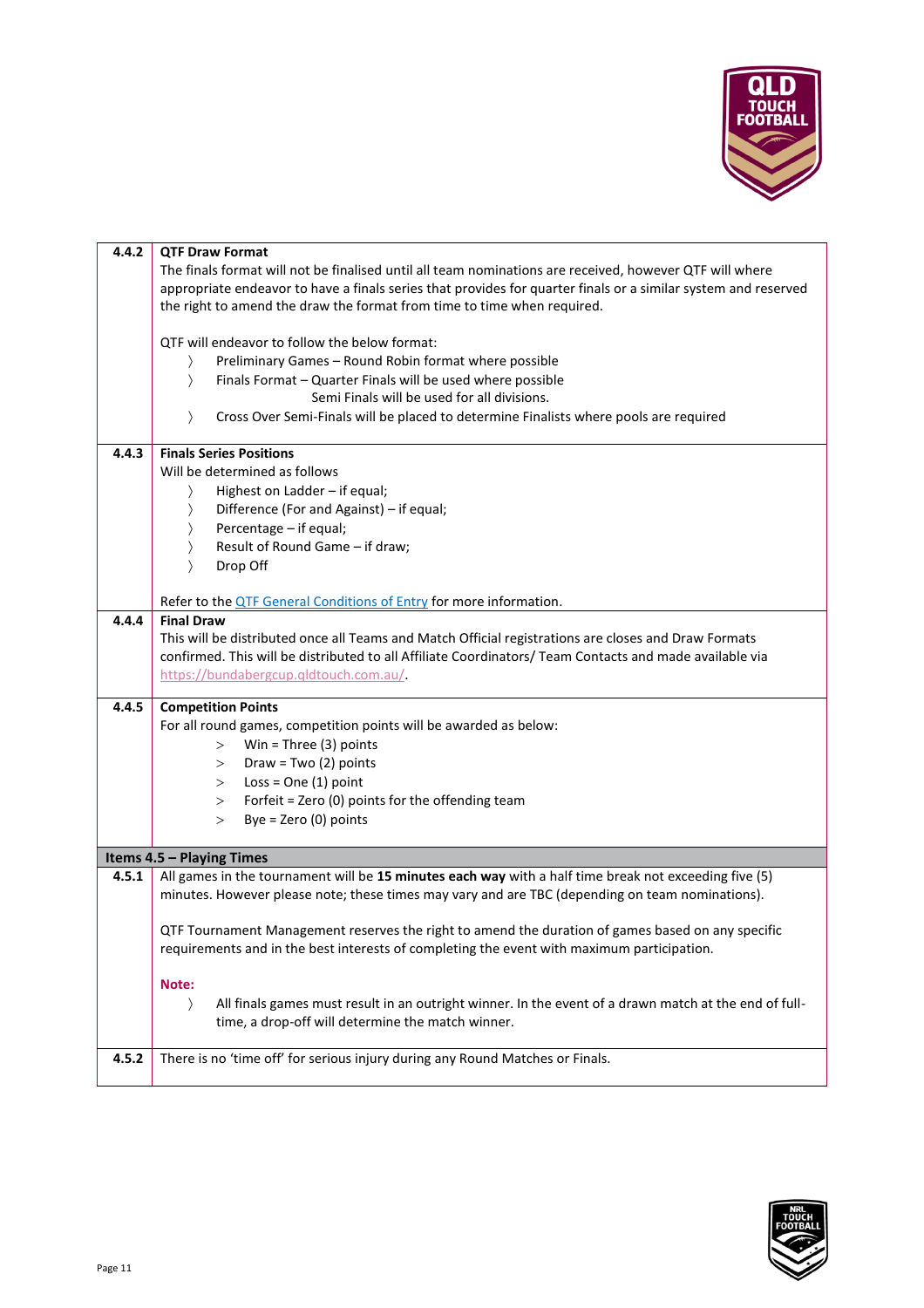

<span id="page-11-2"></span><span id="page-11-1"></span><span id="page-11-0"></span>

|       | Items 4.6 - Interchange Area (substitutions)                                                                                                                                                                                                                                                                                                                                                                                                                              |
|-------|---------------------------------------------------------------------------------------------------------------------------------------------------------------------------------------------------------------------------------------------------------------------------------------------------------------------------------------------------------------------------------------------------------------------------------------------------------------------------|
| 4.6.1 | All substitutions must occur as per the TFA 8 <sup>th</sup> Edition Rules. Except in the case where a common sideline is<br>shared, teams are then allowed to sub freely between the two 10 metre lines.<br>The only people allowed in the Interchange Area are the registered players (max 16) and (3) coaching staff -                                                                                                                                                  |
|       | maximum of 19 people. Players not participating in the game must wear off field apparel. All persons in the<br>Interchange Area must be wearing closed in footwear.                                                                                                                                                                                                                                                                                                       |
|       | Items 4.7 - Coaching Positions                                                                                                                                                                                                                                                                                                                                                                                                                                            |
| 4.7.1 | A coach may position themselves at the end of a field. If they are at the end of the field, they must remain at<br>least five metres behind the dead ball line.                                                                                                                                                                                                                                                                                                           |
|       | Any coaching/management staff at the end of a playing field cannot issue any verbal or physical commands<br>directly to the team they are observing and can only communicate to the team or other<br>coaching/management staff in the interchange area by returning to the interchange area or by use of<br>electronic communication equipment.                                                                                                                           |
|       | Any person found to be disregarding this tournament rule will be asked to return to the interchange area.<br>Coaches are reminded that they are under the jurisdiction of the Tournament Conditions and the referee<br>regardless of being either in the interchange area or at the end of the field.                                                                                                                                                                     |
|       | Failure to comply with this will result in individuals being asked to leave the venue for the duration of the<br>game and may result in further action.                                                                                                                                                                                                                                                                                                                   |
|       | Items 4.8 - Drop Off                                                                                                                                                                                                                                                                                                                                                                                                                                                      |
| 4.8.1 | The drop off will apply as per TFA 8th Edition Rules.                                                                                                                                                                                                                                                                                                                                                                                                                     |
|       |                                                                                                                                                                                                                                                                                                                                                                                                                                                                           |
|       | Items 4.9 - Forfeits                                                                                                                                                                                                                                                                                                                                                                                                                                                      |
| 4.9.1 | Teams must be in attendance at their playing fields at least five (5) minutes before the commencement of<br>their match or advertised time for Grand Finals.                                                                                                                                                                                                                                                                                                              |
|       | It is the responsibility of each captain to report to the referees two (2) minutes before the commencement of<br>the game or advertised time for Grand Finals so that the toss of the coin can be affected without loss of time.<br>If a team is not at the field at the advertised starting time of the toss, the attending team can be awarded the<br>winning of the toss.                                                                                              |
|       | The offending team will receive a maximum of five minutes from the commencement of the game<br>(siren/whistle) to position the team on the field and be ready to commence play.                                                                                                                                                                                                                                                                                           |
|       | If the offending team is not in attendance after the five (5) minutes has expired, the game will be deemed a<br>forfeit and the non-offending team will be awarded the win with a 5-0 score. The offending team will receive<br>a score of 0-5 and zero competition points. (The offending team will be penalised one touchdown after the<br>first minute and one touchdown for every minute thereafter up to five minutes (e.g. three minutes late<br>equals 0-3 score). |
|       | If the non-offending team agrees to take part in the game with the offending team after the five (5) minutes<br>has elapsed, the non-offending team will forgo their right to win the game via forfeit. The result of the match<br>that then takes place will stand.                                                                                                                                                                                                      |

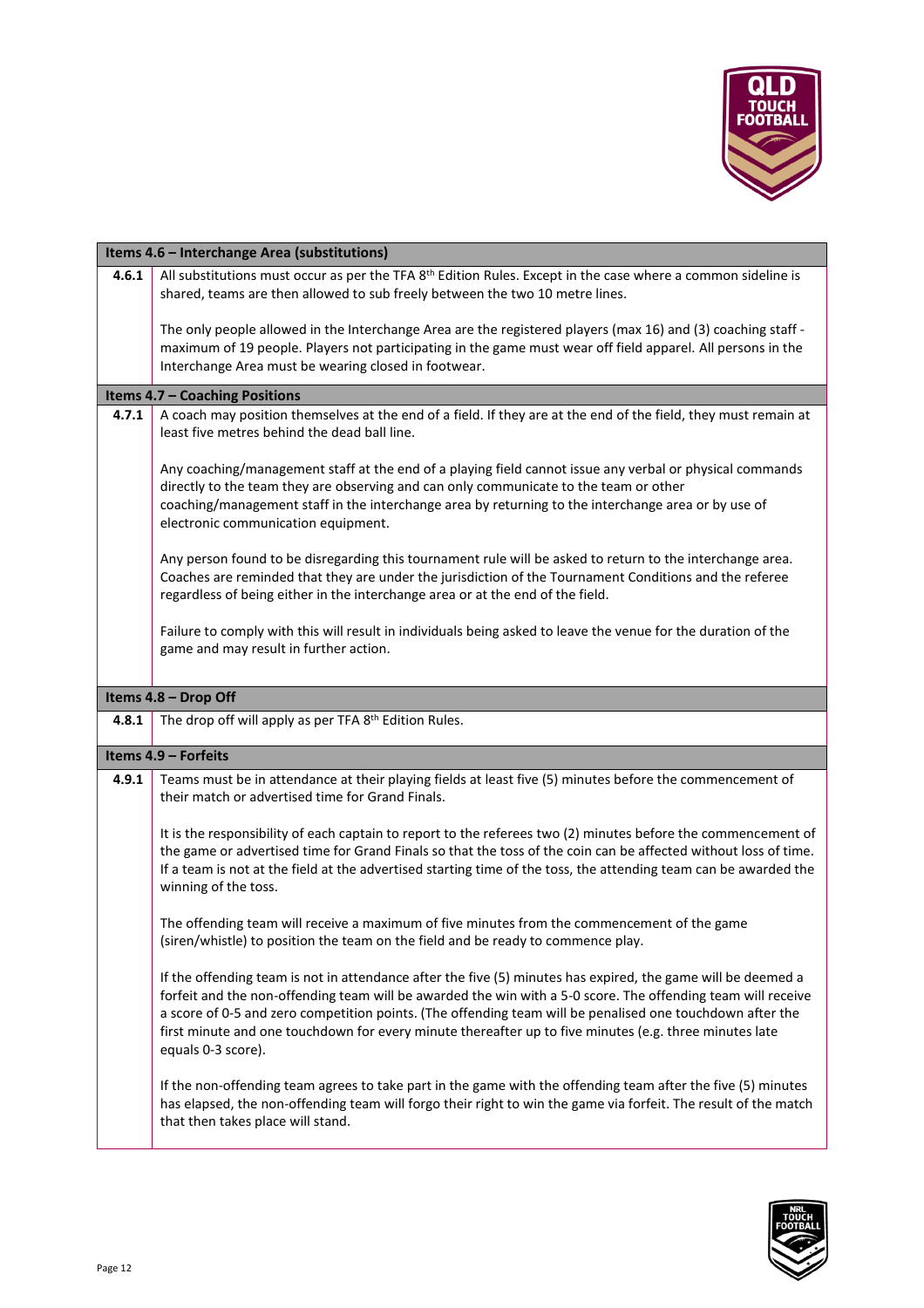

<span id="page-12-0"></span>

|        | If a team forfeits, the Team Coordinator/ Team Manager must submit in writing the reasons for their                                                                                                                         |
|--------|-----------------------------------------------------------------------------------------------------------------------------------------------------------------------------------------------------------------------------|
|        | forfeiture, as to why their team should not be excluded from participating in any further matches.                                                                                                                          |
|        | Tournament Management will decide upon receipt of the report if the offending teams' actions warrants                                                                                                                       |
|        | further penalties.                                                                                                                                                                                                          |
|        | Items 4.10 - Forfeit Affected Positions                                                                                                                                                                                     |
| 4.10.1 | If two or more teams finish level on competition points and any of those teams were involved in a forfeited                                                                                                                 |
|        | match in the Round Robin series, the forfeit may cause some obvious problems.                                                                                                                                               |
|        |                                                                                                                                                                                                                             |
|        | When a non-offending team has been involved in a forfeit, the 'for and against' from that forfeit will not<br>count in final calculations.                                                                                  |
|        |                                                                                                                                                                                                                             |
|        | Similarly, for the other teams that finish on equal points, they will have the 'for and against' from that                                                                                                                  |
|        | forfeited team deducted from their total. For teams involved in competing against teams on two occasions                                                                                                                    |
|        | during the tournament, the calculations for the benefit of this rule will be the corresponding game in each                                                                                                                 |
|        | round.                                                                                                                                                                                                                      |
|        | <b>Example:</b>                                                                                                                                                                                                             |
|        | Team C forfeits to Team A in game three (first round).                                                                                                                                                                      |
|        | Team A wins 5-0 on forfeit.                                                                                                                                                                                                 |
|        | Team B defeats Team C, 5-3 in game four (first round).                                                                                                                                                                      |
|        |                                                                                                                                                                                                                             |
|        | If after the Round Robin series, the 'for and against' is:<br>Team A, 50 for and 10 against (plus 40)                                                                                                                       |
|        | Team B, 60 for and 20 against (plus 40)                                                                                                                                                                                     |
|        |                                                                                                                                                                                                                             |
|        | The above results would be deduced first, and the result is:                                                                                                                                                                |
|        | Team A, 45 for and 10 against (plus 35)                                                                                                                                                                                     |
|        | Team B, 55 for and 17 against (plus 38) therefore Team B would gain the higher position.                                                                                                                                    |
|        | For the purpose of keeping records, if a forfeit occurs, the non-offending team will be rewarded with a 5-0                                                                                                                 |
|        | win and three (3) competition points. The offending team will receive no competition points (see                                                                                                                            |
|        | Competition Points) and a score of 0-5 against their record.                                                                                                                                                                |
|        |                                                                                                                                                                                                                             |
|        | This section only deals with forfeited affected positions for non-offending teams. The offending team that<br>causes the forfeit will have their calculations treated as normal as they have been penalised by receiving no |
|        | competition points for the match.                                                                                                                                                                                           |
|        |                                                                                                                                                                                                                             |
|        | Items 4.11 - Suspensions                                                                                                                                                                                                    |
| 4.11.1 | Period of Time (POT)                                                                                                                                                                                                        |
|        | Any player who receives two (2) periods of time throughout the tournament (not in the same game) will                                                                                                                       |
|        | receive an automatic one (1) match suspension. Every subsequent period of time (POT) will receive an<br>automatic one (1) match suspension thereafter.                                                                      |
|        |                                                                                                                                                                                                                             |
|        | Send Offs                                                                                                                                                                                                                   |
|        | In the event of a player being sent from the field for the remainder of the game, an automatic two (2) match                                                                                                                |
|        | suspension applies.                                                                                                                                                                                                         |
|        |                                                                                                                                                                                                                             |
|        |                                                                                                                                                                                                                             |
|        |                                                                                                                                                                                                                             |



<span id="page-12-1"></span>I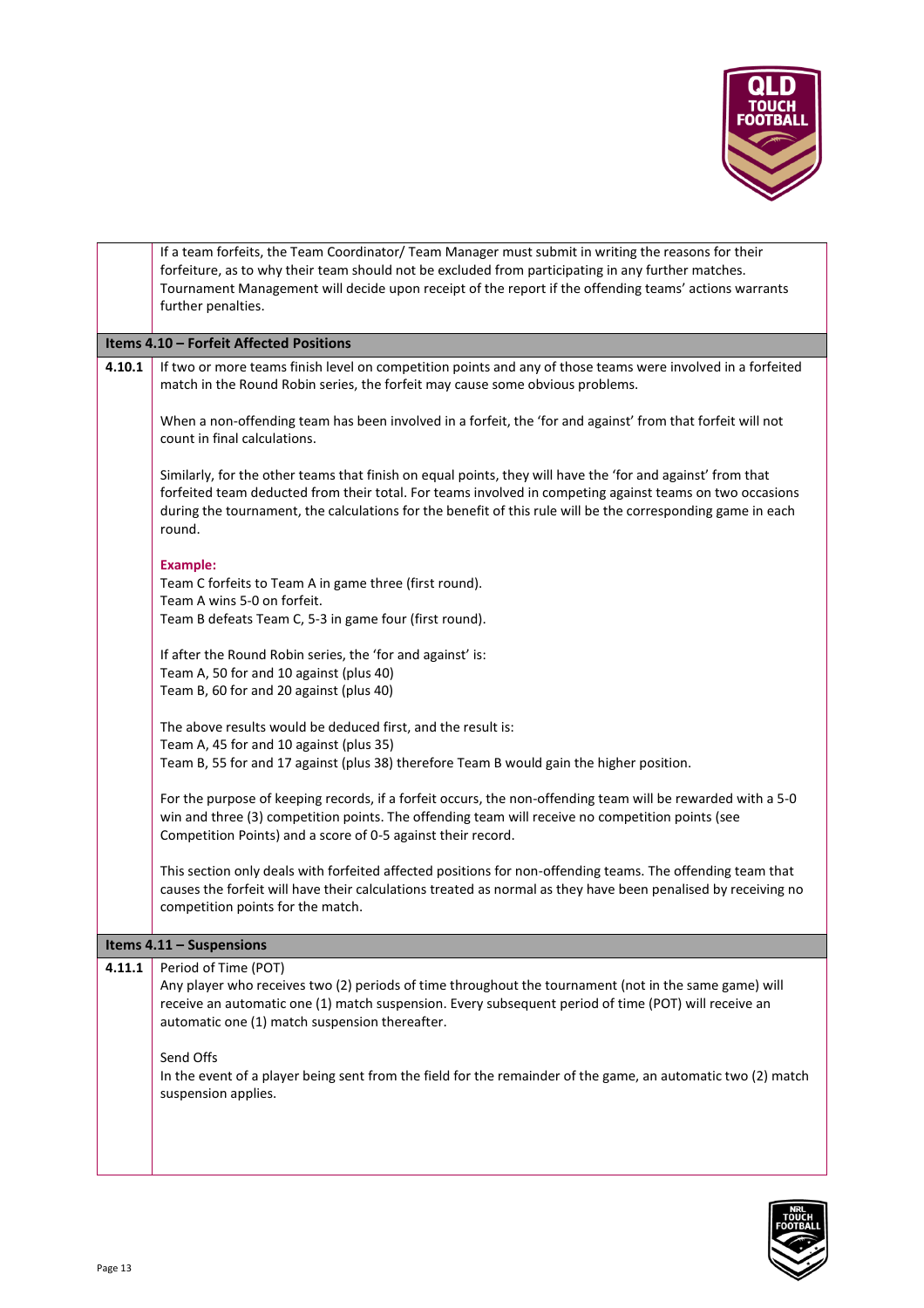

<span id="page-13-0"></span>

|        | Note:                                                                                                                                                                                                                                                                                                                           |
|--------|---------------------------------------------------------------------------------------------------------------------------------------------------------------------------------------------------------------------------------------------------------------------------------------------------------------------------------|
|        | A suspension is to be served on the following game(s) in which the team actually plays.<br>$\rangle$                                                                                                                                                                                                                            |
|        | A bye does not count as a game played.<br>$\rangle$                                                                                                                                                                                                                                                                             |
|        | A team that wins by forfeit will count, however a team losing by forfeit will not.<br>$\left\langle \right\rangle$                                                                                                                                                                                                              |
|        | Items 4.12 - Score Cards                                                                                                                                                                                                                                                                                                        |
| 4.12.1 | It is the responsibility of each team to allocate the appropriate person to sign the scorecard at the end of                                                                                                                                                                                                                    |
|        | each game. The appropriate person can be seen as the Coach/Team Manager (not a junior player). In signing<br>the score card, the nominated person on behalf of their team, has acknowledged and accepted the<br>information on the score sheet to be correct. This information includes:                                        |
|        | Full Time and Half-Time scores<br>>                                                                                                                                                                                                                                                                                             |
|        | Send Offs and/or Periods of Time (POT) sanctions<br>>                                                                                                                                                                                                                                                                           |
|        | Once both teams have signed the score card, the result is final.<br>>                                                                                                                                                                                                                                                           |
|        |                                                                                                                                                                                                                                                                                                                                 |
|        | If you do not agree with the information on the score card, do not sign the score card and lodge a protest via<br>the Team Coordinator within 30 minutes of the conclusion of the game. Tournament Management will<br>review protests.                                                                                          |
|        | If the score sheet has not been signed and the time has passed for a protest to be lodged, the information on<br>the score card will be recorded.                                                                                                                                                                               |
|        | <b>Score Disputes</b>                                                                                                                                                                                                                                                                                                           |
|        | If a team does not agree with the score on the score sheet, they are to lodge a protest via the Team<br>Coordinator within 20 minutes of the conclusion of the game.                                                                                                                                                            |
|        | The following information is to be provided with the protest:                                                                                                                                                                                                                                                                   |
|        | The team that tapped off first and direction of play;<br>>                                                                                                                                                                                                                                                                      |
|        | The order the scoring occurred (including player numbers of both teams);<br>>                                                                                                                                                                                                                                                   |
|        | The half time and full-time scores.<br>>                                                                                                                                                                                                                                                                                        |
|        |                                                                                                                                                                                                                                                                                                                                 |
|        | Teams are encouraged to complete a Team Score Sheet which lists all Tries and Try Scorer's to support your<br>protest. The QTF Team Score Sheet (Unofficial) can be downloaded from<br>https://qldtouch.com.au/wp-content/uploads/2019/06/QTF-2019-Score-Sheet-2.pdf                                                            |
|        |                                                                                                                                                                                                                                                                                                                                 |
|        | The opposing team will be called to verify the score. If they do not agree or in the event of inconclusive<br>evidence the score will be recorded as the score that the referees have recorded. Alternatively, video<br>evidence or equivalent can be provided (if available) and the evidence will be used only if conclusive. |
|        | <b>Unregistered Players</b>                                                                                                                                                                                                                                                                                                     |
|        | Score cards will list all registered players for both teams per Match. No additional players can be written onto                                                                                                                                                                                                                |
|        | the Score Card. Players can only be crossed off.                                                                                                                                                                                                                                                                                |
|        | If a team believes that the opposition plays an unregistered player(s), they are able to lodge a protest.<br>Tournament Management will review protests.                                                                                                                                                                        |
|        | It is up to Team Managers to ensure all players are registered before taking the field. If a team is found to<br>have played unregistered players, they will be issued with a forfeit for that game.                                                                                                                            |
|        |                                                                                                                                                                                                                                                                                                                                 |

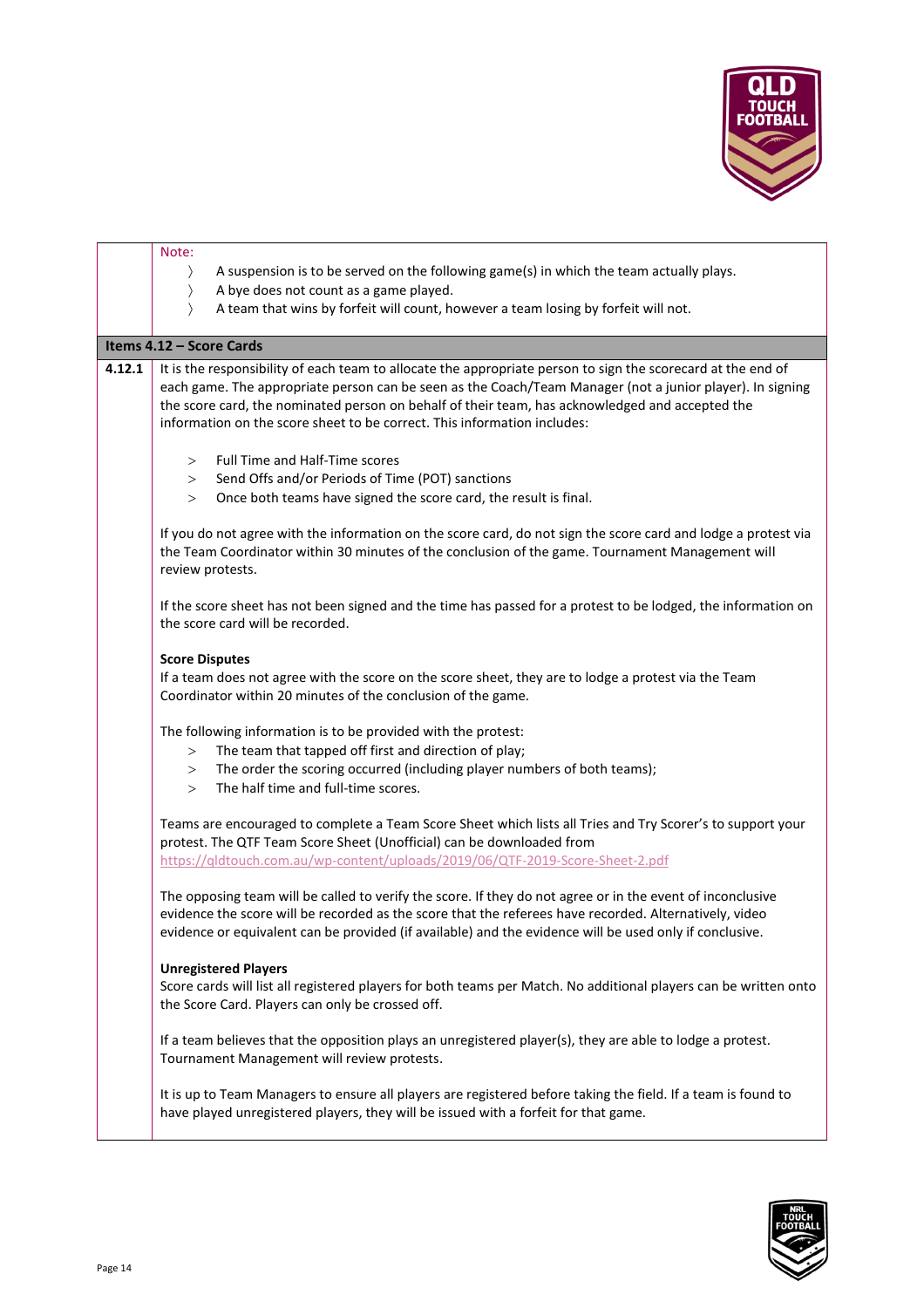

<span id="page-14-1"></span><span id="page-14-0"></span>

|        | Match Officials (Referees) will be checking the Score Cards to ensure all players are registered. QTF reserves<br>the right to take further appropriate action with the team and/or affiliate for repeated infringements relating<br>to the playing of unregistered players.                                                                                                                                                                                                                                                    |
|--------|---------------------------------------------------------------------------------------------------------------------------------------------------------------------------------------------------------------------------------------------------------------------------------------------------------------------------------------------------------------------------------------------------------------------------------------------------------------------------------------------------------------------------------|
|        | Items 4.13 - Officials Communications (Coach - Referee)                                                                                                                                                                                                                                                                                                                                                                                                                                                                         |
| 4.13.1 | To prevent confrontations with referees occurring at the end of a match, referees may answer general<br>questions from Coaches and/or Team Captains only. If the situation becomes 'heated' a 30-minute delay is<br>enforced for both parties. A meeting can be established by the Team/Club Coordinator with the Referee<br>Manager and/or Director to discuss the issue.                                                                                                                                                      |
|        | Those permitted to attend the meeting include; Team Coordinator/Team Manager, Captain, Coach,<br>Tournament Management, Referee Manager/Director.                                                                                                                                                                                                                                                                                                                                                                               |
|        | Note: Any Accredited Volunteers and Players who are found to have disregarded the above process and<br>have approached a Match Official (Referee) after the game, may be cited to appear before a<br>Disciplinary Hearing.                                                                                                                                                                                                                                                                                                      |
|        | Items 4.14- Complaints and Protests                                                                                                                                                                                                                                                                                                                                                                                                                                                                                             |
| 4.14.1 | QTF recognises that all parties wish to have the opportunity, should the situation arise to have their position<br>heard and/or considered. A complaint may be dealt with informally or formally through the lodgement of an<br><b>Official Protest.</b>                                                                                                                                                                                                                                                                        |
|        | Tournament Management aims to provide a simple dispute resolution process for complaints based on<br>procedural fairness. Any person (a complainant) may report about a person/s and/or organisation.                                                                                                                                                                                                                                                                                                                           |
|        | Tournament Management will ensure a fair hearing/consideration occurs at various levels in a fair and<br>reasonable manner. However, TFA also requires that as the primary purpose is to seek an outcome/resolve<br>an issue, all in attendance at a tribunal hearing is to work on that basis and the primary purpose of all in<br>attendance is to work within the framework stipulated. The aim to deal with the complaint or incident at the<br>lowest level at which a matter can be dealt with shall always be preferred. |
|        | QTF reminds all parties that the following issues will not be open to protest and therefore formally advises all<br>teams that they must be aware of, and comply with this requirement prior to the commencement of games:                                                                                                                                                                                                                                                                                                      |
|        | Rule 25. - The Referee: The referee is the sole judge on matters of fact and is required to adjudicate<br>$\geq$<br>on the rules of the game during play. The referee may impose any sanction necessary to control the<br>match and in particular award penalties for infringements against the rules at his/her discretion and<br>interpretation.<br>- Authority of the Referee: Players and Accredited Volunteers of both teams are under the control<br>of the officiating referee, during the conduct of a game/match.      |
|        | Any protests put to Tournament Management on the above issues will be dismissed without the right of<br>appeal.                                                                                                                                                                                                                                                                                                                                                                                                                 |
|        | QTF does request that any matter associated with either Rule may be brought to the attention of<br>Tournament Management so that direct discussions can occur with the QTF Referee Panel or relevant<br>Referee Coach and subsequently the referee as required.                                                                                                                                                                                                                                                                 |

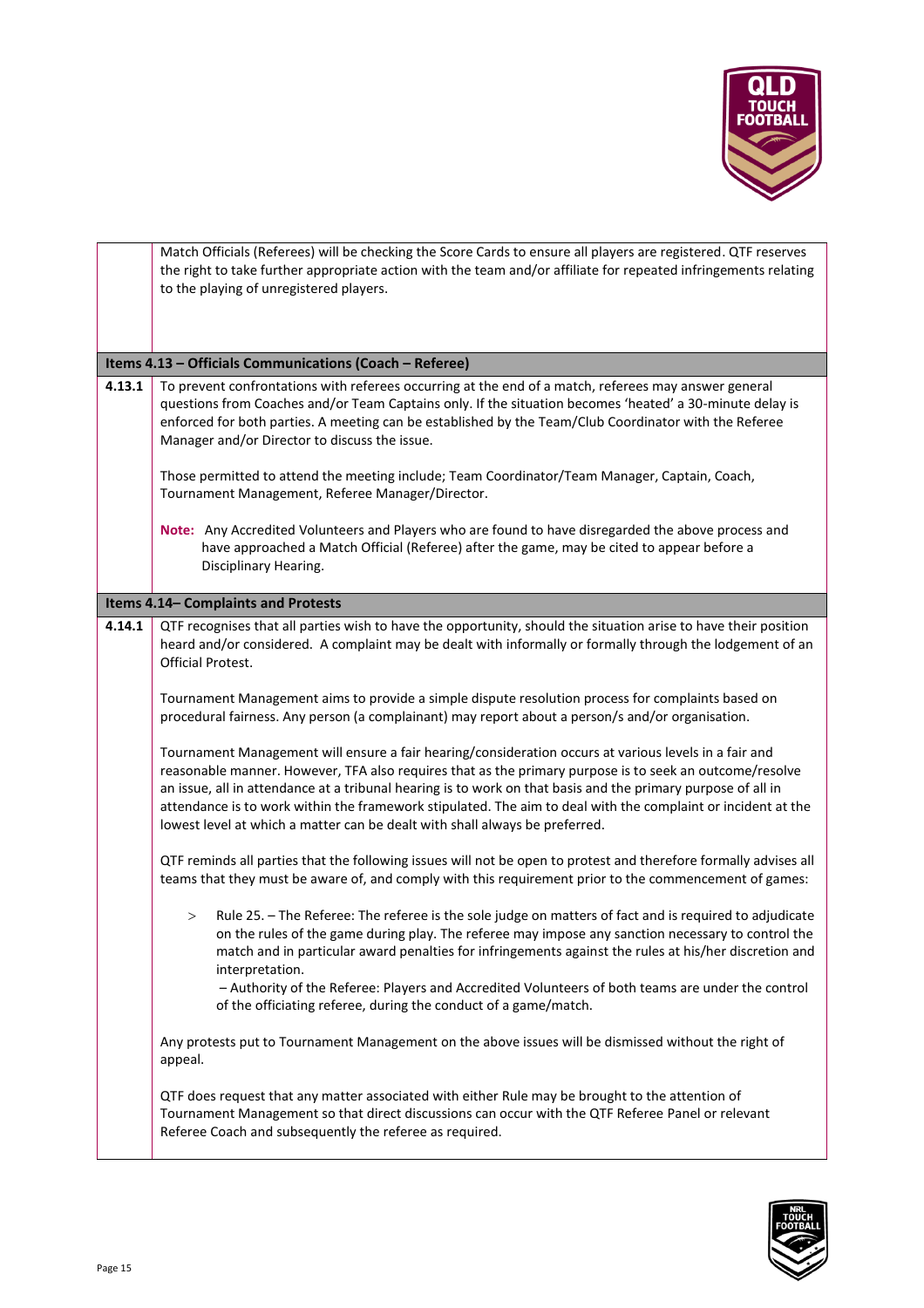

<span id="page-15-2"></span><span id="page-15-1"></span><span id="page-15-0"></span>

|        | Items 4.15 - Formal Protest Process and Disciplinary Matters                                                                                                                                                                                                                                                                                                                                                         |
|--------|----------------------------------------------------------------------------------------------------------------------------------------------------------------------------------------------------------------------------------------------------------------------------------------------------------------------------------------------------------------------------------------------------------------------|
| 4.15.1 | QTF encourages in the first instance, you (the complainant) should try to resolve the problem with the person<br>or people involved (the respondent) if you feel able to do so.                                                                                                                                                                                                                                      |
|        | If an informal complaint/ resolution process cannot occur, follow the Formal Protest Process.                                                                                                                                                                                                                                                                                                                        |
|        | Step 1 - Making a formal complaint through lodging a Protest<br>Team Coordinator must lodge a formal protest within 20 minutes of the conclusion of game or an<br>><br>appropriate Tournament Management determination.<br>Upon receiving the formal complaint or if a potential breach of the rules or Conditions of Entry of<br>><br>the event has occurred Tournament Management will decide how to best proceed. |
|        | Step 2 - Investigation of the Protest or Breach/ Score Card dispute<br>A person appointed by Tournament Management will conduct an investigation to determine what<br>><br>further action to take;<br>If the protest is referred to mediation, to resolve;<br>><br>If the protest or breach is referred to a hearing's tribunal, in accordance with the Disciplinary<br>><br>Regulations;                            |
|        | Step 3 - Resolution<br>Tournament Management will document the complaint or protest, the process and the outcome.<br>><br>The Team Coordinator or their nominated representative will be notified of the decision.                                                                                                                                                                                                   |
|        | Step 4 - Reconsideration of initial outcome or subsequent appeal<br>If, under this process you are not satisfied you may request that Tournament Management<br>$\geq$<br>reconsider the complaint or protest through the appeal process.                                                                                                                                                                             |
|        | Refer to the TFA Disciplinary Regulations for a complete outline of Disciplinary Process.                                                                                                                                                                                                                                                                                                                            |
|        | Items 4.16 - Results                                                                                                                                                                                                                                                                                                                                                                                                 |
| 4.16.1 | All Match Results will be updated on the official Bundaberg Cup website at the completion of each round and<br>can be accessed via https://bundabergcup.qldtouch.com.au/.                                                                                                                                                                                                                                            |
|        | Items 4.17 - Awards & Presentations                                                                                                                                                                                                                                                                                                                                                                                  |
|        | <b>4.17.1</b> All trophies and medallions will be presented to the teams and individuals at the conclusion of their<br>respective final matches at the designated Presentation Area (refer to Site Map).<br><b>Awards</b><br>The following will be presented at the Bundaberg Cup:<br>Division Runners Up Team<br><b>Division Champions Team</b>                                                                     |
|        |                                                                                                                                                                                                                                                                                                                                                                                                                      |

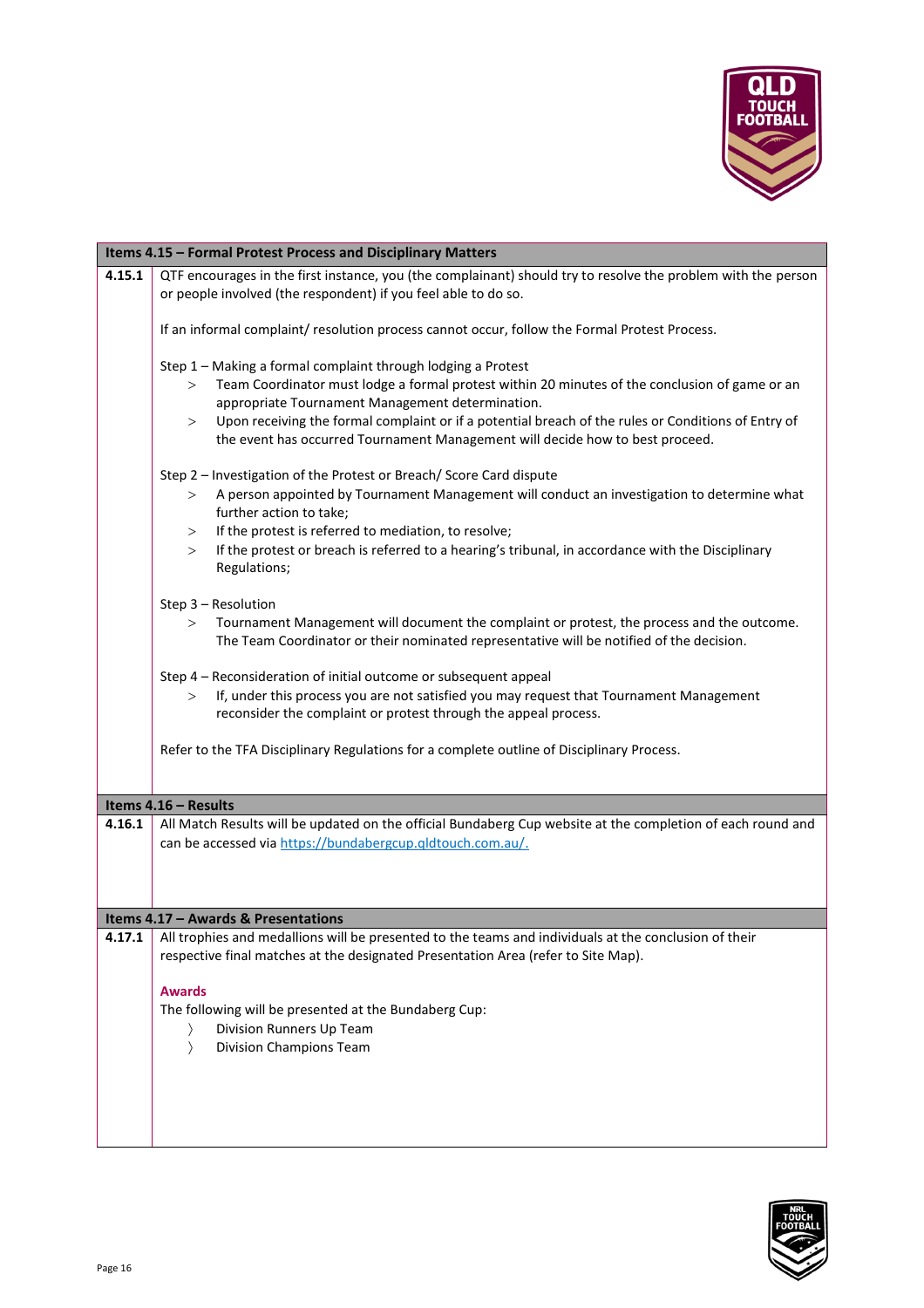

<span id="page-16-0"></span>

| Items 4.18 - Uniforms |                                                                                                                                                                                      |
|-----------------------|--------------------------------------------------------------------------------------------------------------------------------------------------------------------------------------|
| 4.18.1                | <b>Team Uniforms</b>                                                                                                                                                                 |
|                       | Each team entering the event is required to wear a uniform. No person, including opposing team captains, a                                                                           |
|                       | Referee or Ground Controller may waive the requirement for players to comply with the player uniform                                                                                 |
|                       | Regulations set out within these Regulations.                                                                                                                                        |
|                       | <b>Playing Shirts and Numbers</b>                                                                                                                                                    |
|                       | Each player taking the field must wear a uniform representative of his/her team.                                                                                                     |
|                       | All players uniforms must include:                                                                                                                                                   |
|                       | A numbered shirt, singlet, bodysuit or two-piece suit (no temporary measures such as tape will be<br>><br>permitted to replace numbers)                                              |
|                       | A 1- or 2-digit number which meets the requirements of the TFA rules of the game;<br>><br>Shorts or bike pants;<br>$\geq$                                                            |
|                       | Team Officials must also wear Team issued clothing while they are involved in any game and ensure they<br>wear enclosed Footwear.                                                    |
|                       | Uniform designs including pink cannot make up more than 10% of the overall design.                                                                                                   |
| 4.18.2                | Footwear<br>Approved touch football shoes must be worn by Players in accordance with TFA Rules and Regulations<br>available at https://touchfootball.com.au/policies-and-procedures/ |
| 4.18.3                | <b>Referee Uniforms</b><br>Referees are to wear the official TFA Pink and black uniform.                                                                                             |
|                       |                                                                                                                                                                                      |

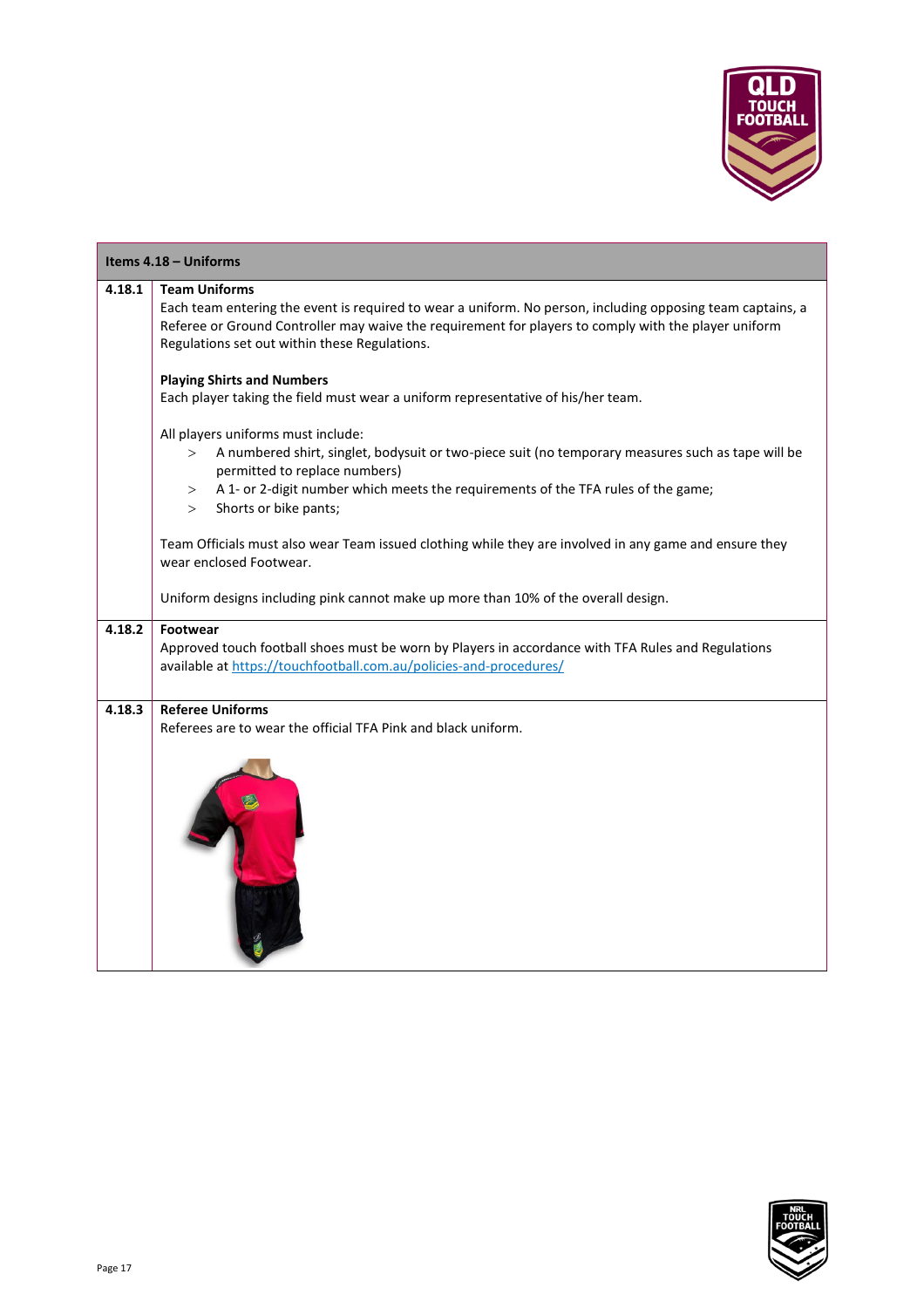

<span id="page-17-0"></span>

| Items 4.19 – Work Health & Safety |                                                                                                                                                                                                                                                                                                                      |
|-----------------------------------|----------------------------------------------------------------------------------------------------------------------------------------------------------------------------------------------------------------------------------------------------------------------------------------------------------------------|
| 4.19.1                            | <b>Tents</b><br>If a team wishes to source/setup their own Tent or Shade Area, prior approval from the Event Manager must<br>be sort, as placement of this structure will need to be confirmed before setup.<br>Affiliates/Teams must ensure structures are secured appropriately and as to manufactures guidelines. |
|                                   | Any Tent/Shade Area erected in an area deemed unsafe causing obstruction in the way, or not<br>appropriately secured will be asked to be removed.                                                                                                                                                                    |
| 4.19.2                            | Gas and Naked Flame (Hot Coals) BBQs or similar heating device for Teams, Affiliates, Regions and Spectators<br>are not allowed at the 2022 Bundaberg Cup.                                                                                                                                                           |
| 4.19.3                            | Many teams arrange lunches or snacks for participants during their touring levies and/or pooling groceries<br>and food.                                                                                                                                                                                              |
|                                   | It is important to note that handling food for groups can be a major risk factor with food poisoning or<br>spoiling. Please visit http://www.foodstandards.gov.au for more information.                                                                                                                              |
|                                   | Any teams providing food must also meet Qld Health directives in relation to COVID-19.<br>https://www.covid19.gld.gov.au/government-actions/roadmap-to-easing-queenslands-restrictions                                                                                                                               |

<span id="page-17-2"></span><span id="page-17-1"></span>

| <b>SECTION 5: QTF GENERAL CONDITIONS OF ENTRY</b> |                                                                                                                                                                                                                                                                                                                                                                                                                                                                                                                                                                                                                                                                                                                                                              |
|---------------------------------------------------|--------------------------------------------------------------------------------------------------------------------------------------------------------------------------------------------------------------------------------------------------------------------------------------------------------------------------------------------------------------------------------------------------------------------------------------------------------------------------------------------------------------------------------------------------------------------------------------------------------------------------------------------------------------------------------------------------------------------------------------------------------------|
|                                                   | Items 5.1 - TFA & QTF Policies                                                                                                                                                                                                                                                                                                                                                                                                                                                                                                                                                                                                                                                                                                                               |
| 5.1.1                                             | Information regarding the following aspects of competition can be found in the QTF General Conditions,<br>including:<br>Blood bin guidelines 8.2<br>Concussion policy and guidelines 8.3<br>Players Insurance 8.4<br>Forfeits -9.7<br>Determination for finals positions -9.9<br>Suspensions and Send Offs - 9.12 & 10.4<br>Score Sheets - 9.15<br>Communication with Referees (Coach-Referees) - 9.14<br>Protests and Complaints - 10.1<br>Information regarding the following aspects of competition can be found on the TFA website at<br>https://touchfootball.com.au/policies-and-procedures/, including:<br><b>TFA Member Protection Policy</b><br><b>TFA Disciplinary Regulations</b><br><b>TFA Code of Conduct</b><br><b>TFA Responsibility Code</b> |



I

 $\overline{\phantom{a}}$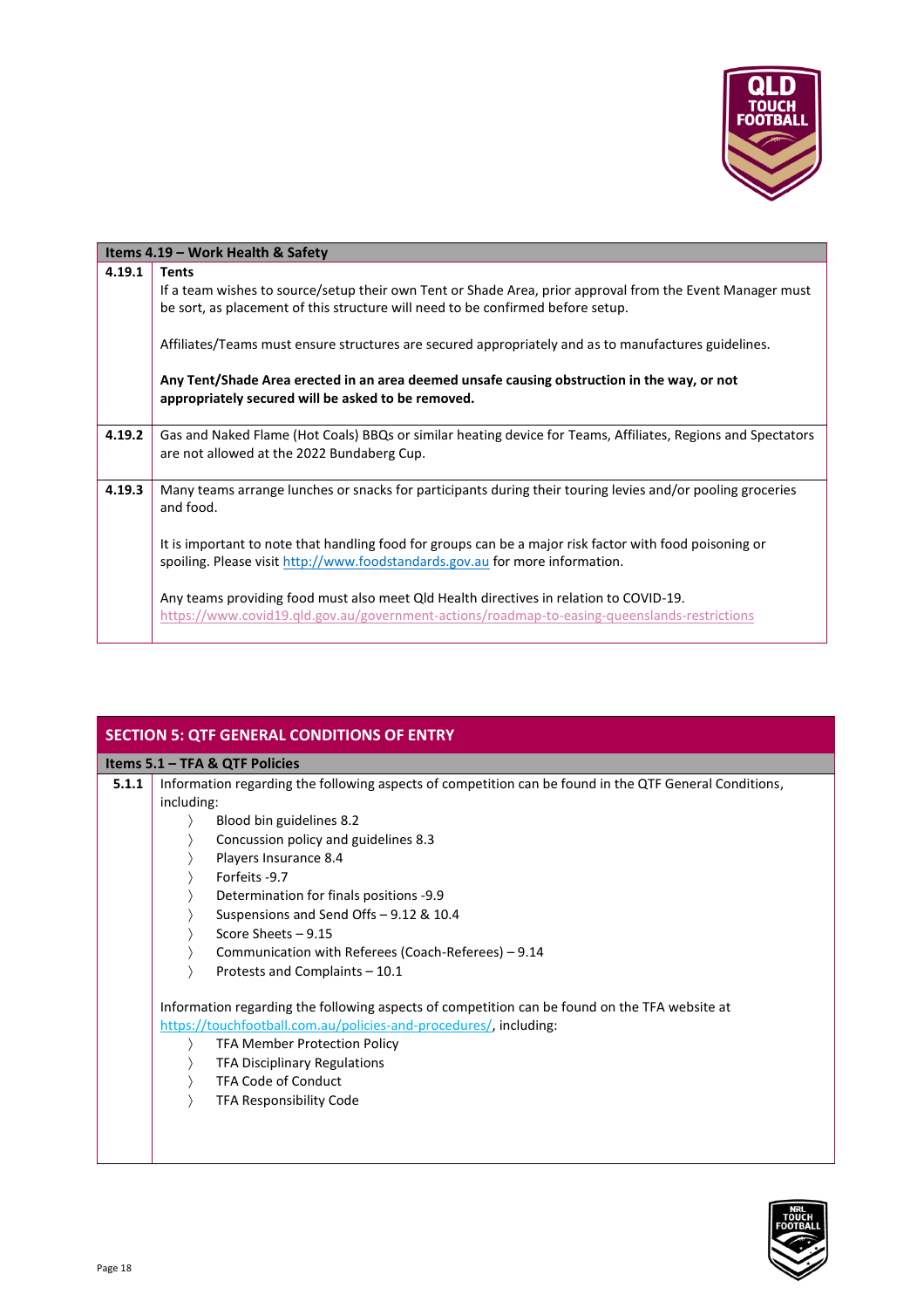

<span id="page-18-2"></span><span id="page-18-1"></span><span id="page-18-0"></span>

|       | Items 5.2 - Extreme Weather                                                                                                           |
|-------|---------------------------------------------------------------------------------------------------------------------------------------|
| 5.2.1 | The climate in Bundaberg is susceptible to fluctuating weather patterns. QTF reserves the right to organise the                       |
|       | affected games in whatever format, which will assist the games to occur in as equal conditions as possible.                           |
|       |                                                                                                                                       |
|       | QTF will use the TFA Extreme Weather Guidelines in the case of Extreme Weather.                                                       |
|       |                                                                                                                                       |
|       | <b>Match Reschedule</b><br>If, due to any other extraordinary circumstances, a game cannot be completed to full time, the game may be |
|       | rescheduled as soon as possible at a time and on ground arranged by Tournament Management.                                            |
|       |                                                                                                                                       |
|       | If the game has commenced and cannot continue prior to half time, the following will apply:                                           |
|       | The game will start from the beginning and must be completed up to the regulation full time.<br>>                                     |
|       | The score will commence at 0-0.<br>$\geq$                                                                                             |
|       |                                                                                                                                       |
|       | If half time has occurred, and the game cannot continue, the following will apply:                                                    |
|       | The game will start from the beginning of the second half and must be completed up to the<br>>                                        |
|       | regulation full time.                                                                                                                 |
|       | The score will commence at the score that was recorded at half time.<br>>                                                             |
|       | If a team refuses to complete the game when it has been resumed, that team shall forfeit the game.<br>$\geq$                          |
|       | If, due to time constraints or any other reason, a game cannot be rescheduled the following will occur:                               |
|       | Games that did not continue prior to half time will be abandoned and a 0-0 score will result.<br>>                                    |
|       | The result of games that did not continue after and including half time will be the score at that point<br>$\geq$                     |
|       | in time.                                                                                                                              |
|       | Note:                                                                                                                                 |
|       | QTF reserves the right to judge and adjust to suit the conditions as required.<br>>                                                   |
|       | If a game cannot be rescheduled after half time, the game will be deemed completed and the score<br>$\geq$                            |
|       | recorded as it was.                                                                                                                   |
|       |                                                                                                                                       |
|       | Items 5.3 - Injury Clearance                                                                                                          |
| 5.3.1 | In instances where QTF Medical examines a participant and it is indicated that they should not participate for a                      |
|       | certain amount of time, the participant will be deemed to be ineligible to do so. Therefore, if the participant                       |
|       | does participate, the team may be disqualified.                                                                                       |
|       | Items 5.4 - Child Protection                                                                                                          |
| 5.4.1 | Working with Children Check - Blue Card                                                                                               |
|       | All Affiliates/Clubs/Teams are responsible for ensuring all Staff and Accredited Volunteers involved with U18s                        |
|       | players/teams are compliant with the Queensland Working with Children Check legislation, also known as a                              |
|       | blue card.                                                                                                                            |
|       |                                                                                                                                       |
|       | It is the responsibility of the Affiliate/Club/Team to collect WWCC blue card information from Staff and                              |
|       | Accredited Volunteers, keep on record and ensure the WWCC is valid.                                                                   |
|       |                                                                                                                                       |
|       | Further information on WWCC and exemptions in certain circumstances/professions, visit<br>www.bluecard.gld.gov.au                     |
|       |                                                                                                                                       |
|       |                                                                                                                                       |

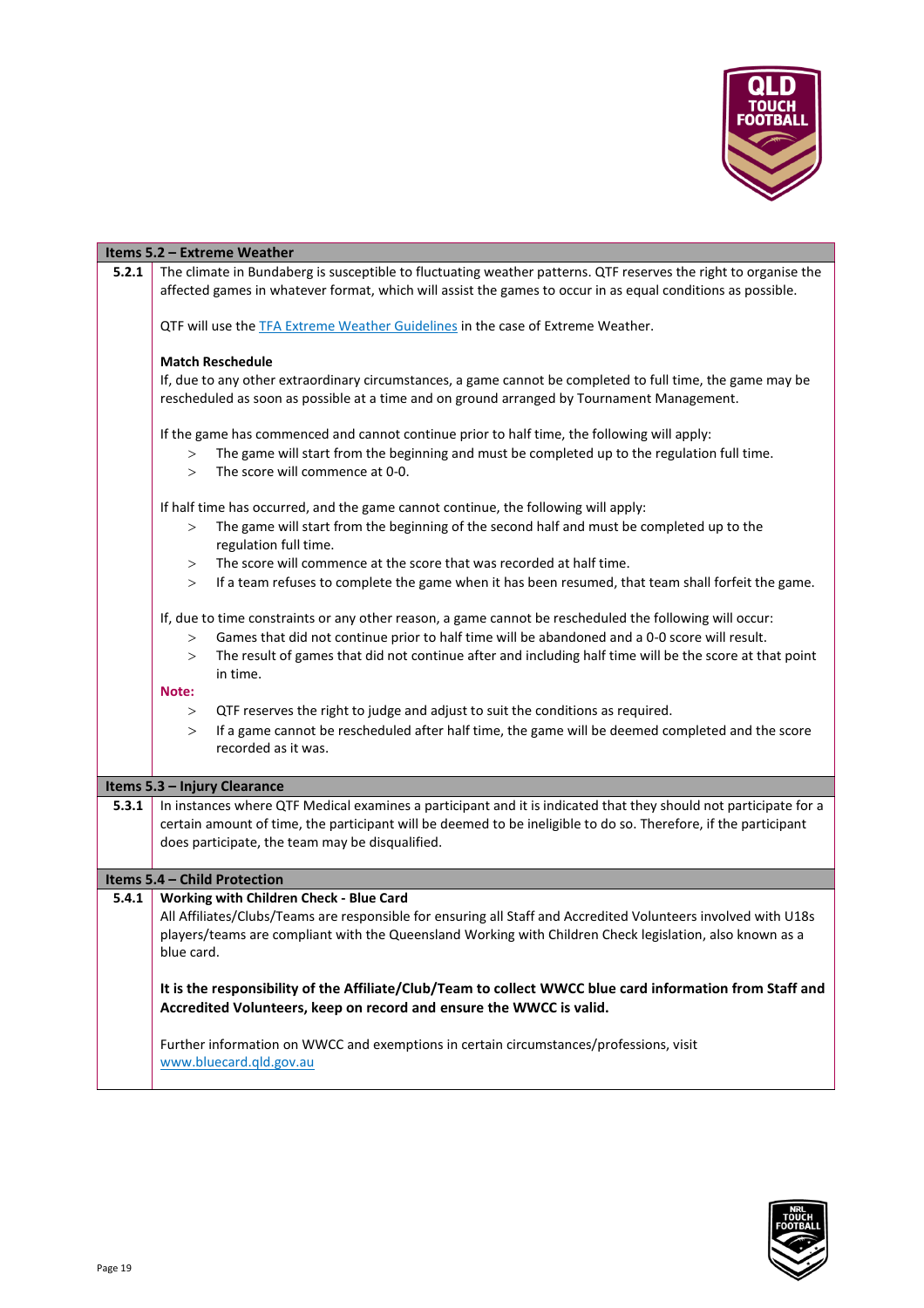

<span id="page-19-2"></span><span id="page-19-1"></span><span id="page-19-0"></span>

|       | Items 5.5 - Force Majeure                                                                                                                                                                                                                       |  |
|-------|-------------------------------------------------------------------------------------------------------------------------------------------------------------------------------------------------------------------------------------------------|--|
| 5.5.1 | If QTF is unable to perform, in whole or part any obligation under these regulations of a Force Majeure<br>event, QTF is relieved of that obligation under these regulations to the extent and the period it is unable to<br>perform.           |  |
|       | In addition to Policies, QTF has no obligation to refund to any individual or team any fees paid if it is unable<br>to perform by reason of a Force Majeure event.                                                                              |  |
|       | <b>Force Majeure event</b>                                                                                                                                                                                                                      |  |
|       | For the purpose of these regulations a force majeure event includes but is not limited to any or all of the<br>following:                                                                                                                       |  |
|       | Acts of God including flood, drought, earthquake, storm, cyclone, fire, explosion, epidemic or;<br>><br>War;<br>$\geq$                                                                                                                          |  |
|       | Terrorism;<br>>                                                                                                                                                                                                                                 |  |
|       | Riot or Civil Disturbances;<br>>                                                                                                                                                                                                                |  |
|       | Permanent injunction of any duly constituted court;<br>$\geq$<br>Any fact, circumstance, matter or thing beyond the reasonable control of QTF.                                                                                                  |  |
|       | Items 5.6 - Images                                                                                                                                                                                                                              |  |
| 5.6.1 | All persons accept that, by participating in QTF events, they may be photographed/filmed, and these images                                                                                                                                      |  |
|       | may be used by QTF for promotion of the sport. QTF will not pass any image/s onto a third party unless prior<br>approval is sought.                                                                                                             |  |
|       | If you do not wish QTF to be able to use your image/s or be filmed, you must notify QTF in writing prior to<br>the event.                                                                                                                       |  |
| 5.6.2 | Due to the ease of access to QTF events, unfortunately QTF cannot police everyone who enters the precinct<br>and who may photograph/film players and games at events.                                                                           |  |
|       | If you notice any suspicious behaviour of an individual/s in relation to photography/filming of individuals,<br>please make Tournament Control aware immediately to enable investigation and or correspondence with<br>appropriate authorities. |  |
| 5.6.3 | Only the approved event Photographer will be allowed to take official Team Photos and Action Shots during<br>the course of the event.                                                                                                           |  |
|       | If you wish for your child to not be photographed during the event please email the event manager at<br>events@qldtouch.com.au.                                                                                                                 |  |
|       |                                                                                                                                                                                                                                                 |  |